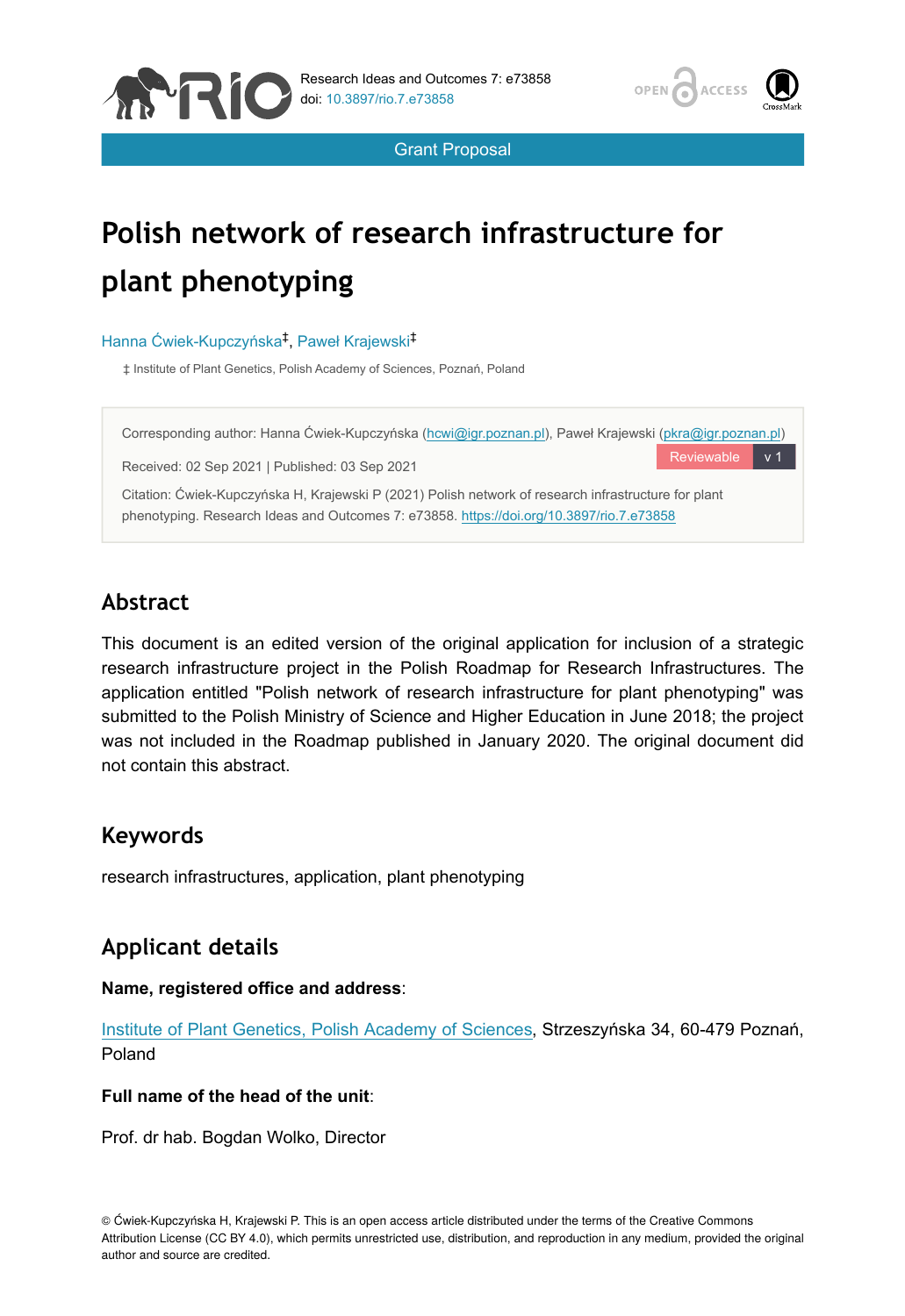# **1. Description of the underlying goals and objectives of the project, taking into account the project's contribution to expand and increase capability of the national scientific community as well as to improve competitiveness and increase the level of technological innovation of the Polish economy.**

The aim of the project is building and running of a distributed research infrastructure named "Polish network of research infrastructure for plant phenotyping", called hereafter the Network. The Network will comprise the existing research infrastructure dedicated by the partners and the infrastructure that will be built after creation of the Network. The motivation for creating the Network is the urgent need to support the maintenance and development of the national research potential in the area of plant phenotyping, which is crucial for the progress and success of plant research. The Network will stimulate and coordinate the national collaboration on introduction of innovative phenotyping methods and represent Polish plant research community in the European infrastructural platforms. The partners of the Network will be scientific units (universities, institutes of Polish Academy of Sciences, state research institutes) and seed and breeding companies, which will join the agreement on jointly elaborated conditions.

The phenotype is defined as the complex of observed features of plants shaped by the interactive action of the genotype and the environment. The main group of phenotypic traits is made of the features that can be observed by the application of classical measurement methods on whole plants, i.e., the traits describing morphology, architecture, phenology and productivity; contemporary measurement methods allow to extend this definition to the description of tissues, organs or to descriprion of canopies and natural populations. Modern methods also allow to measure phenotypic traits that are physiological or biochemical parameters. The phenotype is observed with the aim of learning the ultimate effects of events taking place at the molecular level and the assessment of plants with respect to their adaptation to environmental conditions and to interaction with other organisms. The proper observation of the phenotype decides about the quality of inference in both basic research (genomics, genetics, systems biology) and in applied studies (on plant resistance, agrotechnology, ecology), and also in breeding. The whole spectrum of methodology and research devoted to plant phenotypes is called "phenomics".

The development of biological sciences and plant breeding needs pose significant challenges in the field of phenomics, namely to the spectrum of interesting plant properties and the size of the populations studied. This stimulates the development of new measurement methods, changes in the way of conducting experiments and increasing research capacity. On the other hand, phenomics is more and more closely related to genomics, molecular biology and environmental research, which results from the need to interpret specific phenotypes against the background of the plant genotype and of the environment. All this means that tools with a high degree of technical sophistication are increasingly used for phenotyping of plants. New solutions are used to carry out experiments in controlled environmental conditions or in natural, but closely monitored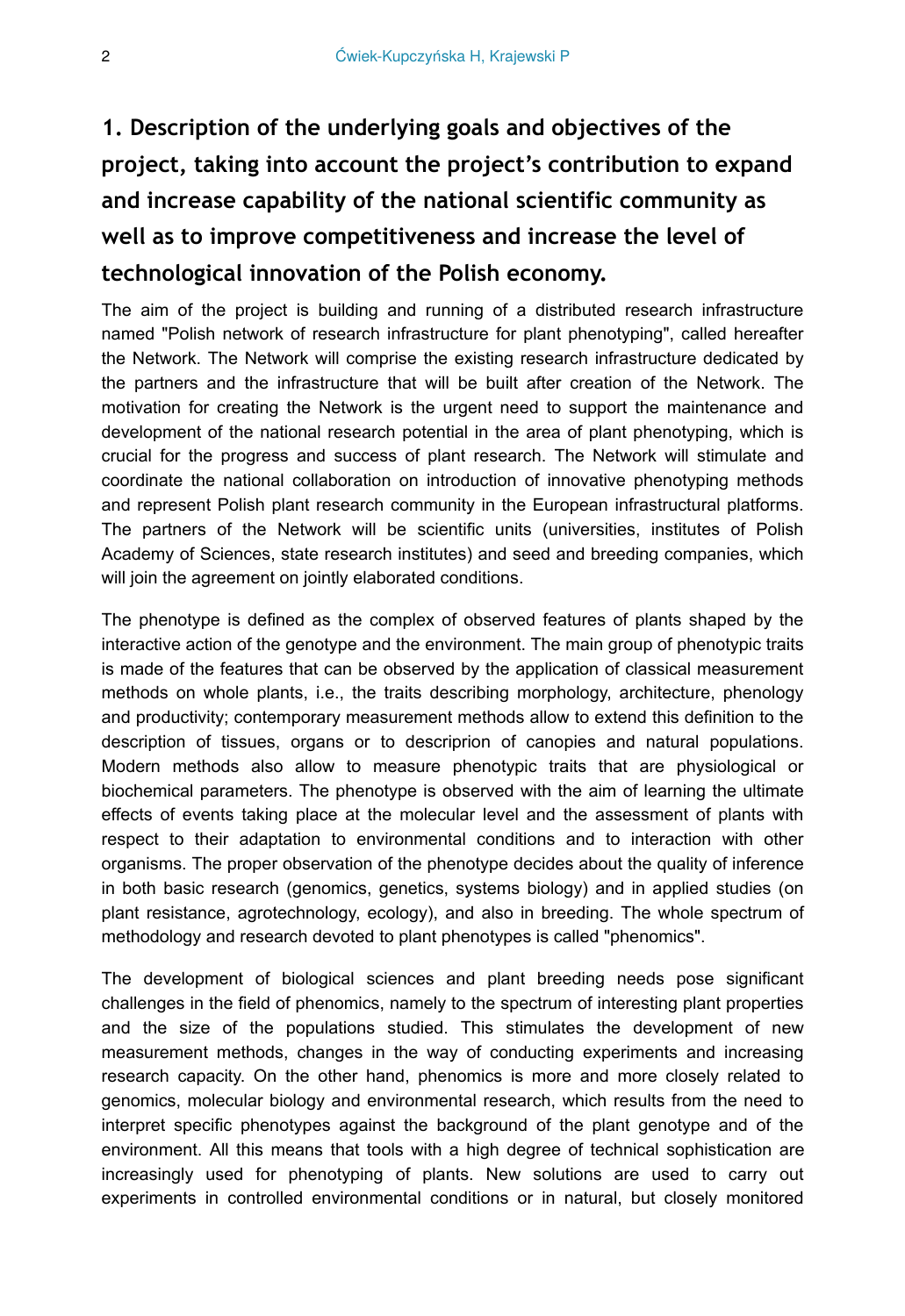conditions. Phenotyping is performed using methods that do not require the destruction of plants, which allows observation of developmental processes over time. Most importantly, thanks to the introduction of new devices that allow the detection of physico-chemical parameters, it is also possible to monitor processes that were escaping observation so far.

Due to the rapid technological progress, an increase in the costs of both construction and operation of plant phenotyping devices is observed. This applies to both experimental fields, which in accordance with modern requirements should be equipped with environmental monitoring systems, and some of them also with devices allowing simulation of biotic and abiotic stresses or phenotyping of root systems, as well as to greenhouses or breeding chambers, in which the desired conditions must be maintained regardless of the external environment. Both fields and closed installations are being equipped with phenotyping apparatus allowing to phenotype by means of imaging and remote sensing, sensors and systems of automatic treatment of plants with the required stress factors. The cost of installations required for modern plant phenotyping generally exceeds the capabilities of individual scientific units or enterprises. Establishment of the Network is aimed at conducting cooperation and coordination, which in the scale of the state will reduce the costs necessary to bear and increase the chance for Polish scientists and breeders to take advantage of innovative phenotyping methods.

The issue of development of plant research and plant phenotyping in particular is important both for basic research and for applied research aimed at providing plant products of adequate quality and in quantities expected by the state economy. The direct recipients of knowledge about plants are such sectors of economy as plant breeding and seed production; the indirect recipients are agriculture, food and biotechnology industry, environmental protection and engineering, landscape architecture, renewable energy production, pharmacy, construction and textile industry. Therefore, the operation of the proposed Network is in line with the assumptions of the National Strategy for Responsible Development until 2020 (with a view to 2030). It will be conducive to increasing the innovativeness of scientific research and knowledge-based development of many branches of the economy. It will also stimulate the progress in the field of robotization, sensorization, automation and digitization of research at various scales, from individual laboratories to nationwide experiments with economically important plants. It will force the development and implementation of IT solutions that provide the ability to automatically collect data and analyze and interpret them, including bioinformatic solutions for processing large data sets operating in the Internet environment. In the organizational sense, the Network will be conducive to the implementation of the Strategy's goals as a body that coordinates and optimizes scientific activities; it can also act as an advisory body.

In the sense of specific objectives of the above mentioned Strategy, the proposed project will be an important element of the state's support for agriculture and processing of agricultural products, including the production of high-quality food, as the sectors of the economy of key importance, both internal and external, due to a significant share in the state's revenues. The establishment of the Network favors the implementation of the objectives of KIS 4 "Innovative technologies, processes and products of the agri-food and forestry sector", in particular related to the support of creative plant farming using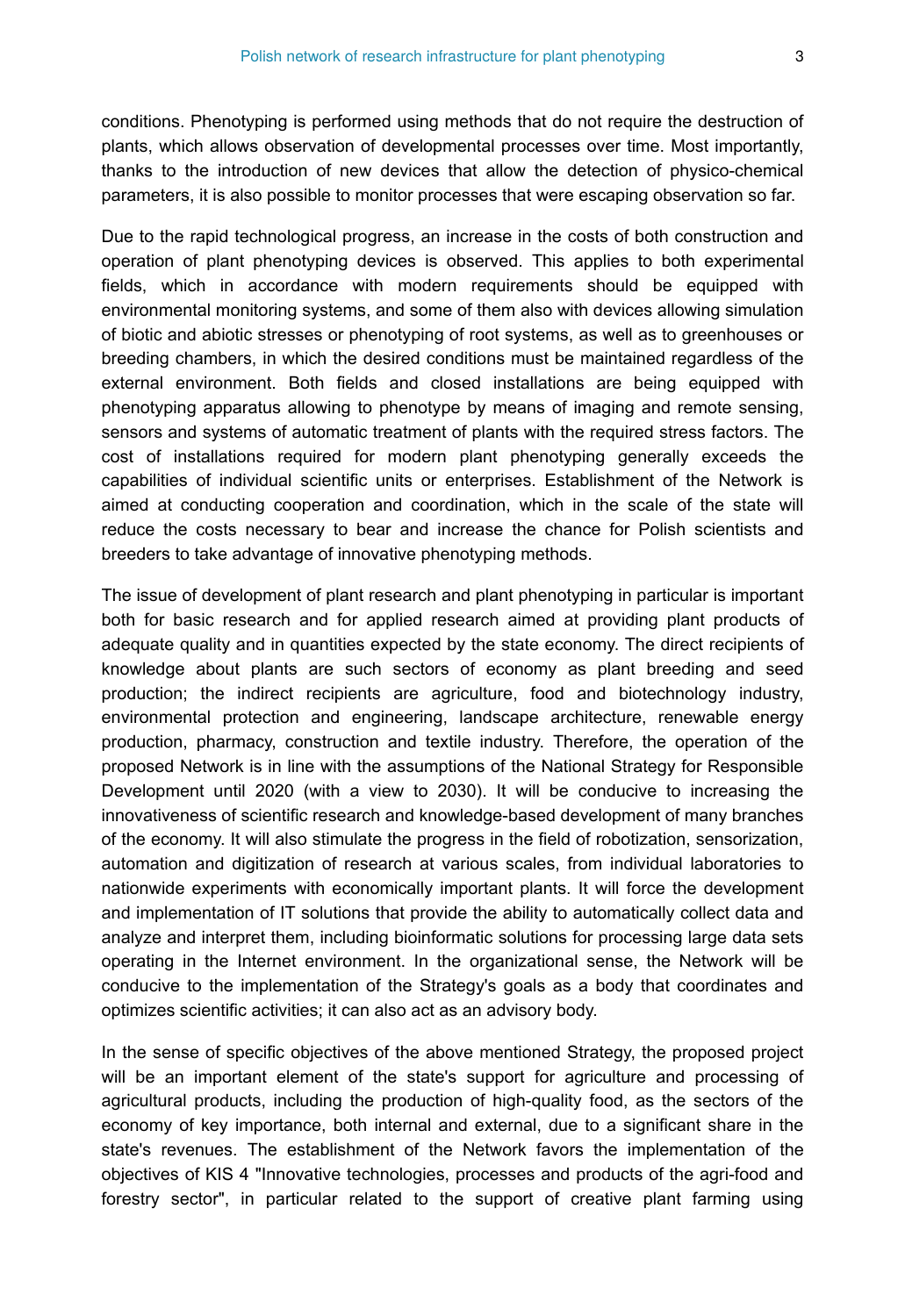molecular and biotechnological tools. Phenomic approach also allows to take into account the biodiversity and adaptability of plants to changing environmental conditions, including climate change. It will accelerate the supply of modern and efficient tools to breeding companies that will support breeding new varieties, obtaining starting materials for breeding plants resistant to biotic factors (e.g. fungi or bacteria) and abiotic factors (such as drought, frost, soil salinity) and stimulation of key species breeding for Poland agriculture.

The assumed effects of the project implementation are:

- 1. Modernization of the existing phenotyping infrastructure essential for the implementation of research and development projects responding to the challenges of scientific research in systems biology and areas of the economy that use plant materials.
- 2. Construction of a new infrastructure allowing for undertaking projects that require "new generation" phenotyping - in strictly defined or precisely monitored environmental conditions, for the traits and features not yet observed.
- 3. Respond to challenges defined in the Horizon 2020 framework program, in the area of "food security, sustainable agriculture", in the scope of Polish scientific community dealing with plants; the issue of plant phenotyping is included as one of the priorities of the framework program, which was reflected in the establishment of infrastructure priorities and creation of the leading ESFRI EMPHASIS platform.

# **2. Description of the unique nature of the project in terms of its national and international significance.**

The progress in research on the impact of genetic and environmental factors on plant development can be made by developing new, non-invasive, precise, high-throughput phenotyping methods.

Currently, dynamic development of plant phenotyping techniques in greenhouse and field conditions is observed. The new methods overcome imperfections of previous techniques related to the measurement of plant phenotypic traits. The development of an efficient, repeatable and precise detection system of interesting biological changes at the plant's phenotype level is crucial for advances in broadly understood plant science. The aim is to provide the ability to conduct phenotypic assays at the scale and level of plant population research, which is very important when the parallel progress in high-throughput genome and transcriptome investigations occurs.

High-throughput, non-invasive plant phenotyping is associated with the use of various types of imaging (in the visible light spectrum, thermal, fluorescent, spectroscopic, 3D or using computed tomography), which must take place under strictly controlled environmental conditions. Modern greenhouses are currently dedicated to this purpose platforms provide a full control of experimental conditions, as well as an efficient and collision-free course of the entire experiment. Phenotyping may involve the aboveground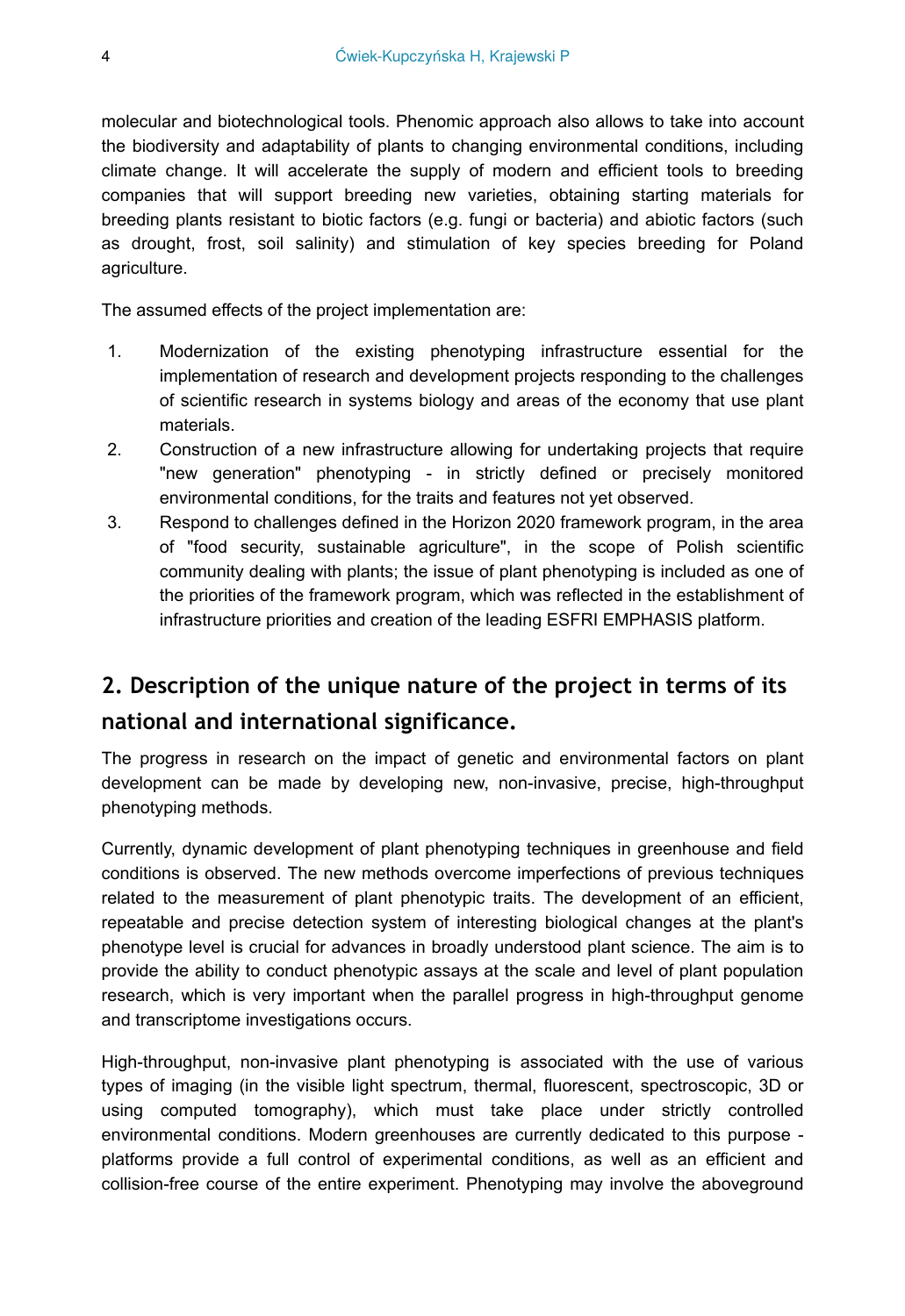parts of the plant in relation to the dynamics of growth, morphology, anatomy, biomass, the degree of tissue damage resulted from stress factors (biotic and abiotic), physiology, as well as photosynthesis efficiency and many other properties. In addition, the developed systems enable imaging of the underground parts of the plant providing information on root system development. Dataset about the tested plants during the growing season could be collected at every stage of plant development avoiding its destruction, in contrast to traditional observational methods. Infrastructure for high-throughput phenotyping of aboveground parts of plants and roots have been created in many countries. Unfortunately, there is no investment of Polish research centers in this area.

Much attention is also paid to the development of mobile devices for imaging plants in natural (field) conditions and devices enabling precise monitoring of environmental conditions (including sensors for measuring atmospheric  $CO<sub>2</sub>$ , air and soil humidity, light intensity spectrum, temperature, wind speed and direction). In this way, field phenotyping platforms are created both to understand the processes occurring in the plant, as well as to determine the impact of the natural environment on these processes. These platforms must register the properties of growing plants without interfering with their environment. Their use in plant biology research provides a full picture of the morphological changes occurring throughout the growing season of plants. Observation of the so-called dynamic phenotypic traits is crucial in the analysis of vascular plant development processes, and in combination with the analysis of biochemical changes or metabolic processes can provide important basic knowledge. There are no such infrastructures in Poland, and progress in the field of genetics and plant breeding depends on the development of technologies that allow quick, efficient and at the same time non-invasive phenotyping of plants. In addition, it is possible to develop a full robotic breeding process (including fertilizer and water dosing, as well as temperature and air flow control).

Automatic phenotyping plays also a special role in the study of plant reactions to biotic stresses. While in the case of studying the impact of abiotic stresses on the crops physiology and development it is possible to control this process quite precisely, the interaction of crop plants with pathogens is more complex. Plant modifications during the infection depend on the developmental stages of pathogens, cycles of their annual and circadian development, degree of pathogenicity of isolates (usually subject to changes depending on the length of storage and passage of cultures on media prepared under laboratory conditions) as well as the plant development stage. Determination of the plant phenotype subjected to biotic stress is often subjective, which can be largely compensated by automatic phenotyping. An example may be the use of thermal and multi-vision or hyperspectral cameras as well as cameras using visible light. They allow monitoring the disease process, the speed of physiological changes and the development of symptoms of plant infection. Currently, such research can be conducted for a relatively small number of plants, which causes the subjectivity of conclusions (insufficient number of biological replicates) and the inability to study large populations. Automation of the phenotyping of plants subjected to stress is one of the main challenges of contemporary breeding work.

Environmental stresses cause a multifaceted plants reaction, both at the level of the entire plant (each plant organ, including root system and leaves), as well as the structural and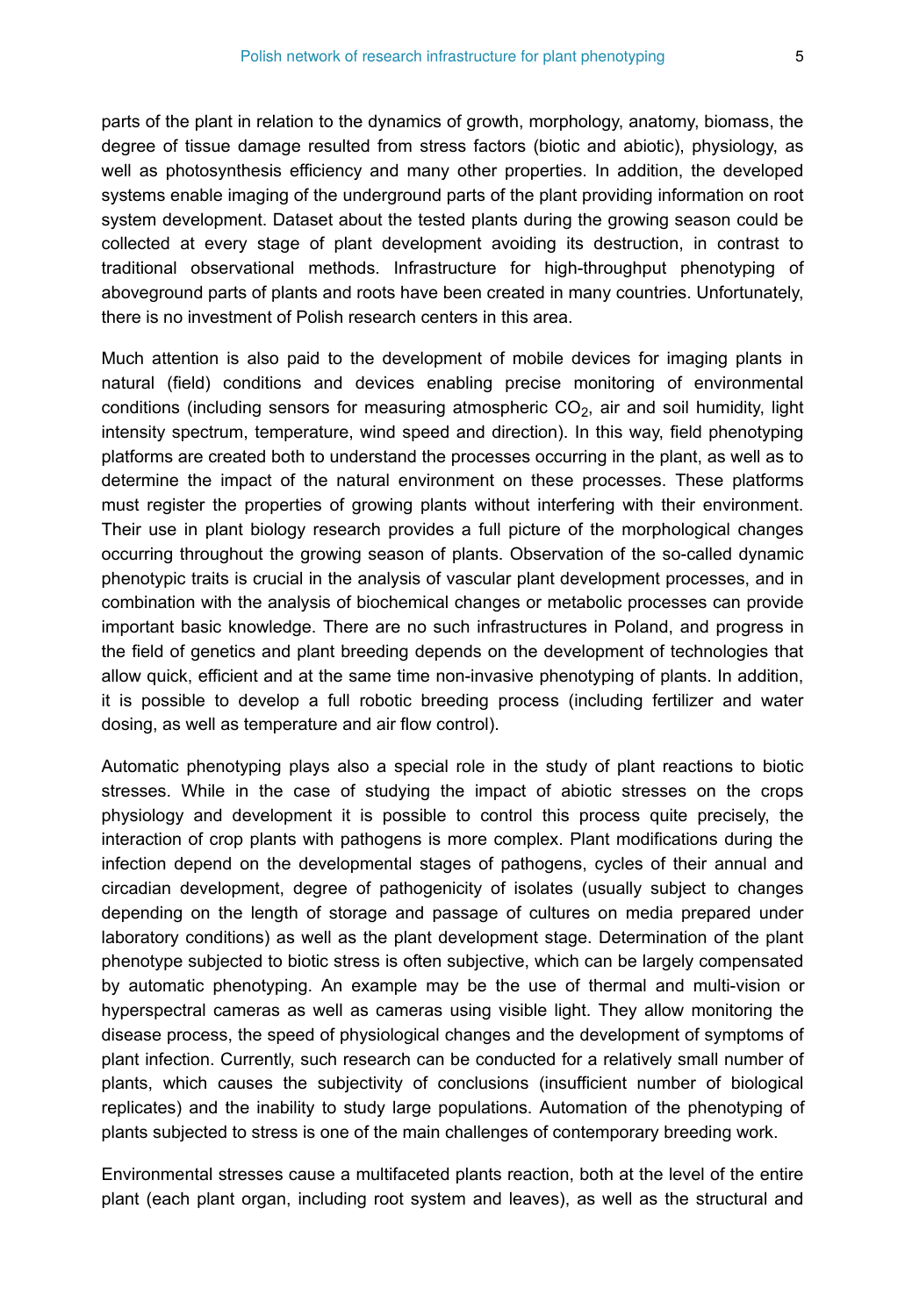functional level of the plant cell. The selective analysis of individual components of the plant's reaction to environmental factors is therefore insufficient and may lead to the generation of a fragmented model of the plant's functioning under environmental stress conditions. Different strategies of resistance/tolerance to stresses overlap and the need for simultaneous examination of them seems to be more justified. This is, among others, related to plants resistance/tolerance to drought, where simultaneous examination of the root system development and stomatal conductance (transpiration level) in the leaves and photosynthesis intensity on a large number of objects in monitored field conditions is crucial not only for the understanding of mechanisms of resistance, but also for the genotypes selection with desirable utility traits.

Modern phenotyping techniques are also important for basic research, e.g. in the field of system biology like monitoring photosynthetic activity, including gas exchange between the plant and the environment, water transport and cell growth and the development of each plant organ. Advanced imaging techniques allow three-dimensional reconstruction of tissues, plants and canopies. They include: X-ray tomography (e.g., for the root system assessment), multispectral fluorescence imaging (e.g., for photosynthesis monitoring), magnetic resonance imaging and nuclear magnetic resonance imaging (e.g., for *in vivo* metabolic changes monitoring). Such techniques are important, among others, to investigate the relationship between developmental plasticity and plant metabolome changes in the context of biotic and abiotic stress reactions conducted at IPG PAS.

The advantage of the proposed infrastructure is the possibility to initiate and escalate the cooperation of Polish scientists from many specialties, such as genetics and molecular biology, cytogenetics, physiology, phytopathology, proteomics and metabolomics, statistics and bioinformatics. Thanks to having specialists in many disciplines, as well as laboratory and advanced phenomics facilities, it will be possible to conduct comprehensive, modern research on the genetic basis of plant productivity and crop quality at the molecular, subcellular, cellular or the entire plant level. It also gives the opportunity to perform research on both basic and application aspects.

The research infrastructure discussed here is available in numerous EU countries, but many of the devices must be installed locally. Localization of infrastructure for field research is related to specific soil and climate conditions, unique in every place (environment), important for the study of genotype-environmental interaction. Experiments in controlled conditions should be carried out in places with both closed, automated growth chambers as well as greenhouses used to observe the full vegetative cycle. As far as the phenotyping platforms abroad are concerned, they are mostly fully used by national research and development programs or private companies that commission experiments. In addition, after 2021, when the EPPN2020 project will be completed, the European Commission will no longer finance international access to phenotyping installations.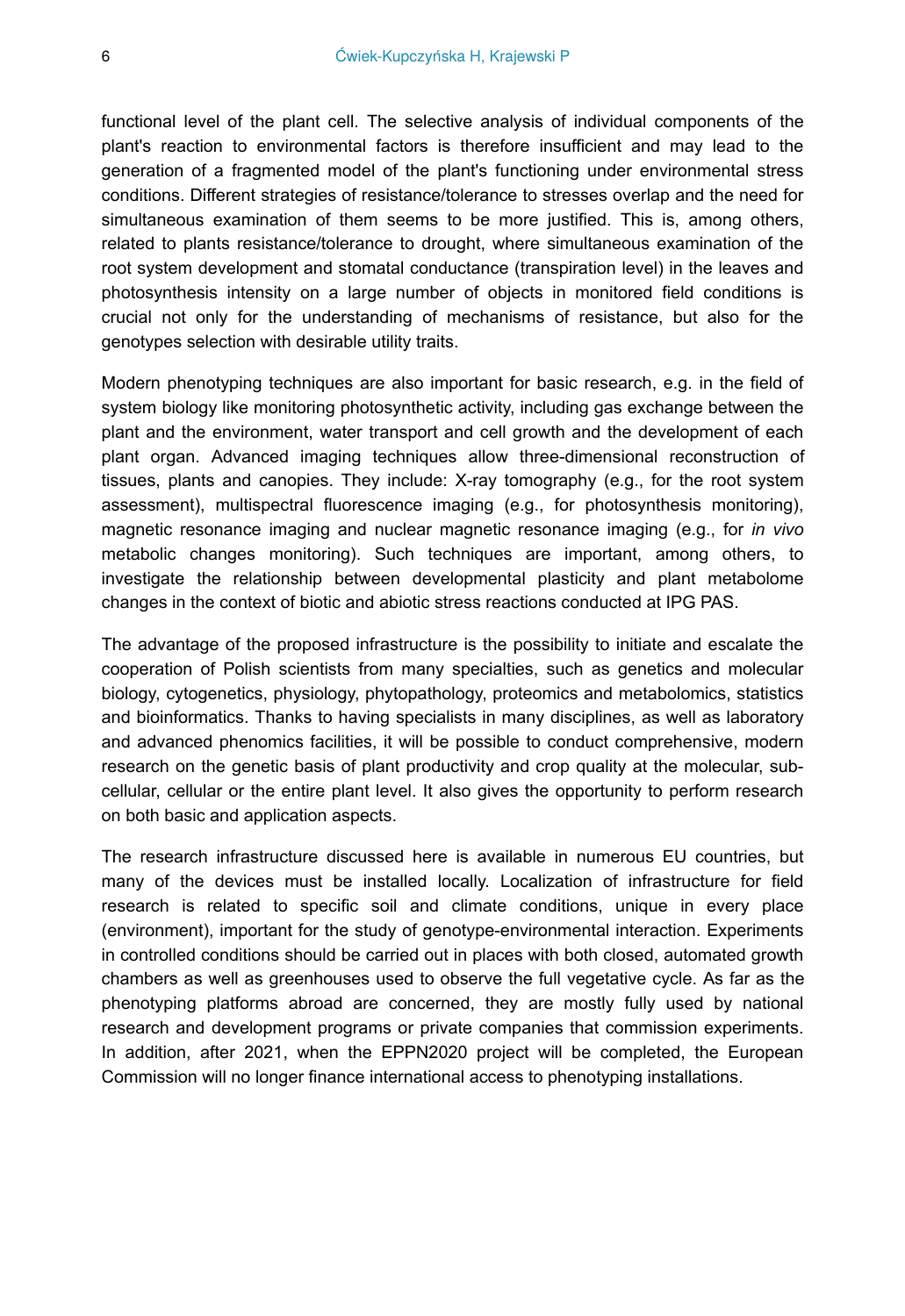### **3. Description of the applicant's institutional and personnel**

#### **capacity.**

Institute of Plant Genetic PAS, category "A" research institution, is a public sector research institute with a mission to carry out research on plant genetics and genomics, train highlyqualified scientists in this area, develop research methods and produce biological materials useful in breeding practice. The IPG PAS as a centre of agrobiology and molecular genetics, performs research on genetics, cytogenetics, genomics, proteomics, metabolomics, biotechnology, biometry and bioinformatics on crops and model plants (cereals, grasses, legumes, potato, oilseed rape, *Arabidopsis thaliana* or *Medicago truncatula*). The Institute comprises six departments: Environmental Stress Biology, Biometry and Bioinformatics, Biotechnology, Pathogen Genetics and Plant Resistance, Genomics, and Integrative Plant Biology (the latter created in 2014 on the basis of the [EU FP7 ERA Chair BIO-TALENT project, GA 621321\)](https://cordis.europa.eu/project/id/621321). Within departments, the work is organized into 15 flexible Teams. The research is financed from the statutory funds provided by the Ministry of Science and Higher Education as well as national and international competitive calls (National Science Centre, National Centre for Research and Development, Ministry of Agriculture and Rural Development, EU Programmes, ERA platforms; 49 research projects in total). The statutory research in 2017 and 2018 was divided into 6 topics: 1. Analysis of plant genomes and gene structures and functions; 2. Pathogen genetics and interactions with crop plants and antagonistic microorganisms; 3. Mechanisms of plant adaptation to environmental stresses; 4. Bioinformatics and statistical analysis of proteins and DNA; 5. Biotechnological tools for improvement of plant application potential; 6. Improvement of plant quality through modification of molecular and cellular regulatory mechanisms. The Institute employs 122 persons, including 25 experienced scientists (professors and assistant professors) and 52 young researchers (post docs and PhD students) as well as 45 technical and administrative staff. The quality of research activities, scientific plans, programmes and annual reports are guided and controlled by the Scientific Council, at present chaired by Prof. Zofia Szweykowska-Kulińska (Faculty of Biology, Adam Mickiewicz University in Poznań).

Laboratories of IPG PAS are equipped with all the basic facilities necessary for conducting research. This basic equipment includes various types of microscopes (including a cutting edge laser dissecting microscope), computers, hoods and laminar flow hoods, refrigerators and freezers, table centrifuges, electrophoresis sets, pH-meters, analytical balances, shakers, sterilisers, etc. The Institute has also some special facilities for common use, such as cold rooms and dark rooms, controlled environment chambers (a laboratory of 80  $m<sup>2</sup>$ with a complex of 5 controlled environment chambers), an isotope laboratory and equipment for water purification. Two liquid chromatography – mass spectrometry systems are installed. The first consists of a standard HPLC coupled to an ion trap low resolution mass spectrometer (Esquire, Bruker-Daltonics); this mass spectrometer may be equipped with electrospray (ESI) or chemical ionisation (APCI) ion sources so various classes of polar and non-polar metabolites may be analysed. The second one is a high resolution tandem mass spectrometer with Orbitrap ion analyser (Q-Exactive, Thermo) that is used together with either ultra-performance liquid chromatograph (Acquity, Waters) for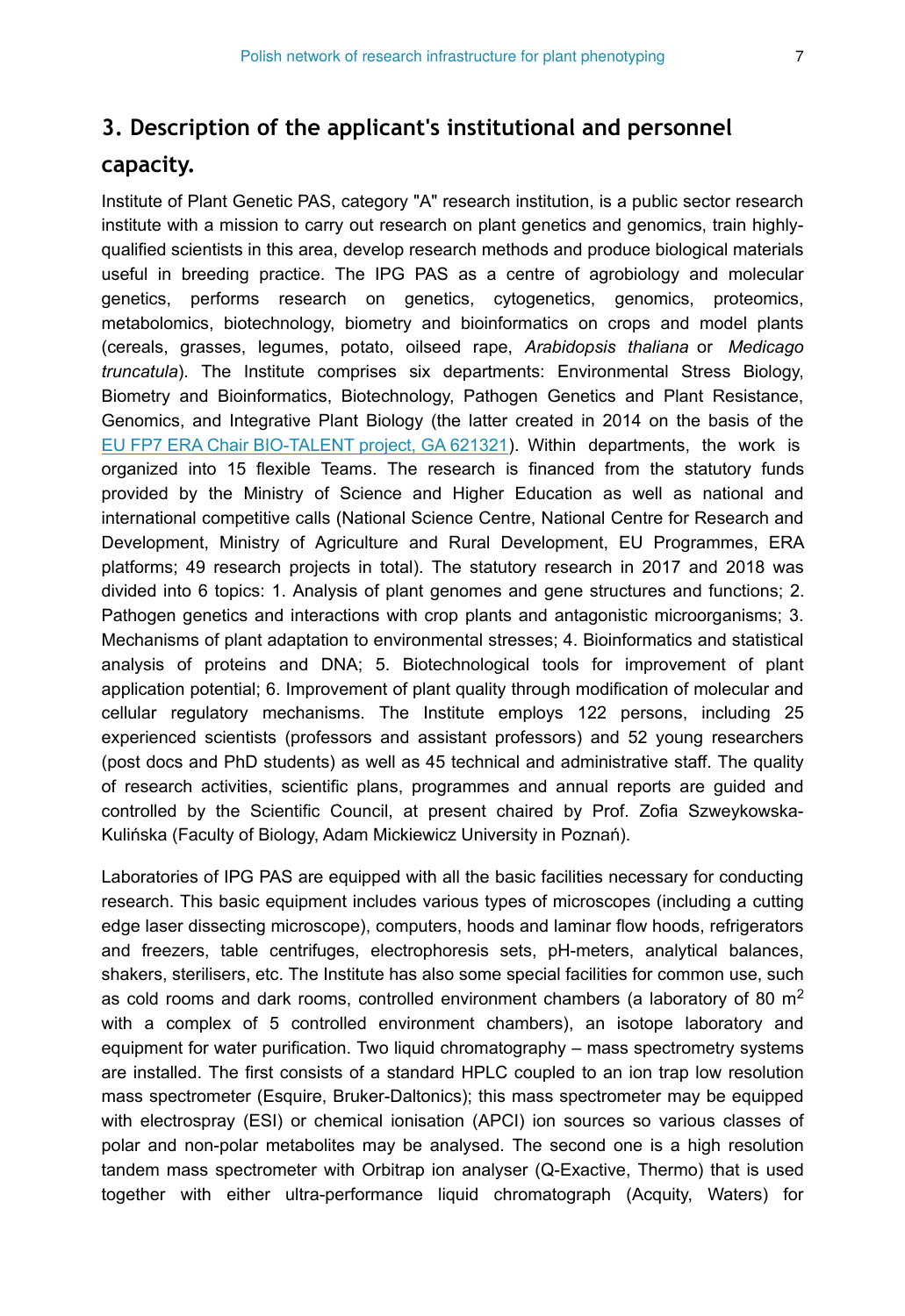metabolomic analyses or nano-UHPLC (Thermo) for proteomic applications. Phenotyping glasshouse experiments are performed in 2 complexes of glasshouses, with a total area of about 3200 m<sup>2</sup>. Two of the glasshouses are divided into small chambers (from 10 to 30 m<sup>2</sup>) and the remaining glasshouses are divided into big chambers (up to 170 m<sup>2</sup>). All but one glasshouse are equipped with tables or trolleys; one glasshouse is reserved for planting plants directly into the soil. The glasshouses are equipped with systems for the control of lighting and temperature. The lighting and air conditioning in the newest glasshouse with 6 chambers is digitally controlled. Seasonal experiments may also be performed in plastic tunnels. Such tunnels are located both at the IPG PAS premises in Poznan (total field area 1 ha) and in the experimental station located in Cerekwica (20 km away; total area of experimental fields 15 ha). Glasshouse experiments are performed with the help of field workers. The field group is equipped with all the basic tools and equipment plus chemical reagents for the superficial sterilisation of chambers and pest control. **Despite careful management and maintenance, due to increasing number of research projects requiring increasingly complicated phenotyping, the current phenotyping facilities are not sufficient with respect to both throughput and technical level.**

### **Potential and experience in the field of project coordination in which plant phenotyping occurs:**

- POLAPGEN-BD (2010-2015) "Biotechnological tools for breeding cereals with increased resistance to drought" IPG PAS coordinator Paweł Krajewski, partners: 10 research institutions, 2 breeding companies (list of publications available at www.polapgen.pl).
- Multiannual Governmental Programme (2016-2020) "Increasing the use of domestic feed protein for the production of high quality animal products in conditions of sustainable development ", Area 2. New methods and techniques for improving the value of legume varieties, IPG PAS coordinator: W. Święcicki, Department of Genomics, consortium members: 4: 4 (University of Warmia and Mazury in Olsztyn, Nicolaus Copernicus University in Toruń, Strzelce Brreding Company, Institute of Plant Physiology PAS in Cracow)
- PBS3/A8/28/2015 SEGENMAS New generation sequencing and association mapping as methods for generating molecular markers of agricultural traits in narrow-leafed lupin, project coordinator B. Wolko (IPG PAS), consortium members: 7 (2 breeding companies, 2 PAS institutes, 3 universities), 1 March 2015 - 31 August 2018, Financing: NCBR.

#### **Implementing national infrastructure projects**

- 2017 Application for maintaining research potential due to unexpected events (PLN 233 380) – greenhouses renovation
- $2016$  Application for restructuring funds (PLN 1 656 000) for equipping a modern, interdisciplinary laboratory in the newly established Department of Integrative Plant Biology.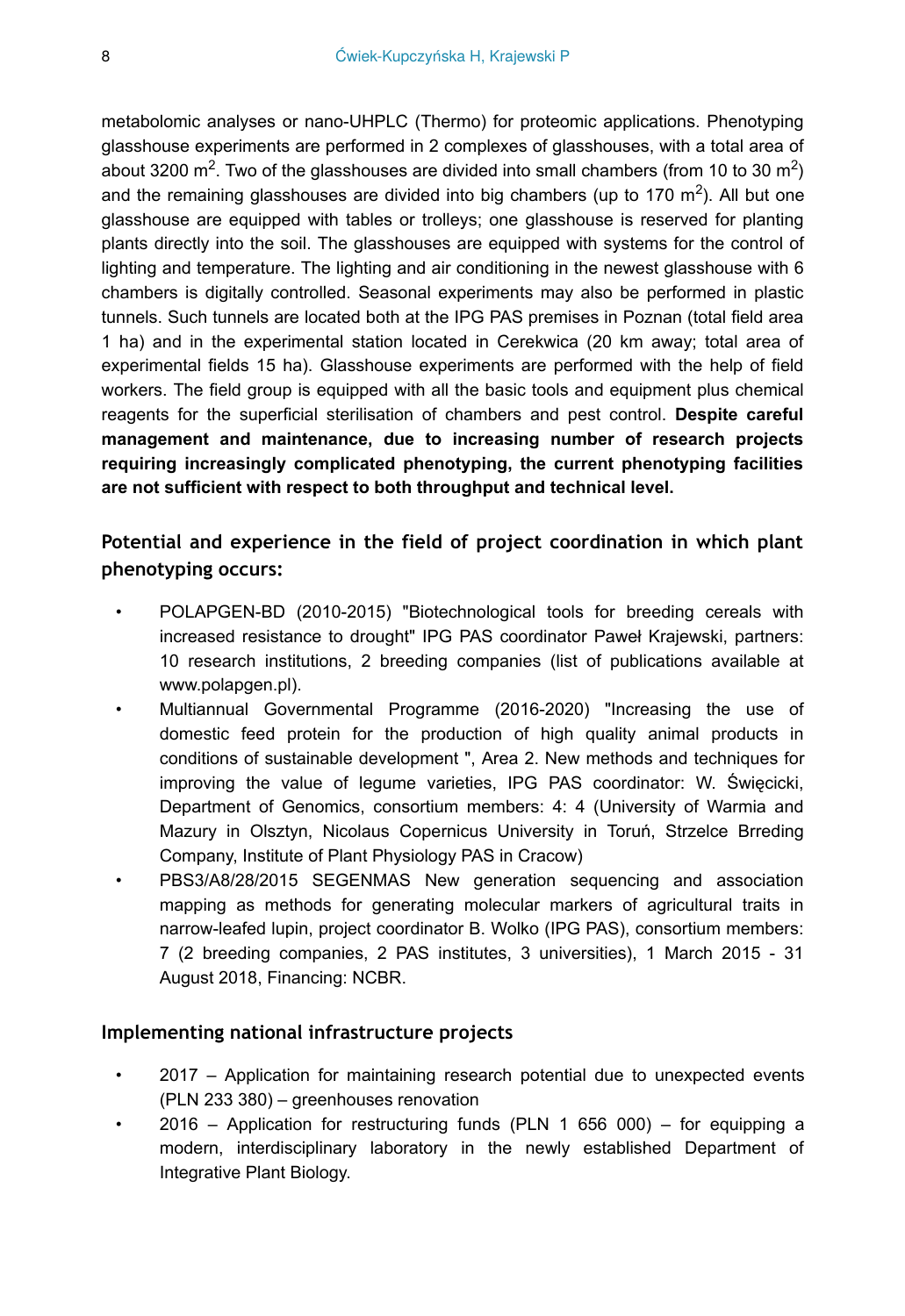• 2014 – Application for restructuring funds (PLN 1 649 250) – for the establishment of Controlled Environment Chambers facility to work with in vitro cultures and to grow plants in the controlled conditions (temperature, light, humidity).

#### **Implementing international infrastructure projects**

- EU FP7 transPLANT Trans-national infrastructure for plant genomic science (2011-2015), project coordinated by EMBL-EBI. Development and implementation of recommendations and standards concerning plant phenotyping data and metadata.
- Horizon 2020 EPPN 2020 European Plant Phenotyping Network 2020 (2017-2021), project coordinated by INRA. Participation in development of information systems for EPPN2020 and EMPHASIS projects.
- EU EMPHASIS-PREP, Support Group Member. Collaboration in preparation of the planned infrastructure.

#### **National innovative research projects (over 2 mln PLN in total)**

- Innovative Economy Programme 2007-2013, POLAPGEN-BD "Biotechnological tools for breeding cereals with increased resistance to drought" (coordinated by IPG PAS, total 23 400 000 PLN, approx. 6 000 000 for IPG PAS, 2010-2015).
- Multiannual Governmental Programme for 2016-2020 "Increasing the use of domestic feed proteins for high quality animal products under sustainable development" (33 936 000 PLN, 8 062 000 PLN for IPG PAS).
- NCBR SEGENMAS "New generation sequencing and association mapping as methods for generating molecular markers of agricultural traits in narrow-leafed lupin" (coordinated in IPG PAS, total 3 590 314,00 PLN, 1 486 057 for IPG PAS, 2015-2018).
- NCBR PBS BIOTRIGEN "Development and implementation of a model of wheat breeding based on biotechnological methods" (coordinated in IPG PAS, total 2 958 654 PLN, 1 708 978 for IPG PAS, 2013-2017).
- Ministry of Agriculture and Rural Development Projects: financing approved yearly, e.g. in 2017 10 projects, total financing 1 563 825 PLN for one year.

#### **International innovative research projects (over 2 mln PLN in total)**

- EU FP7, Pilot ERA Chair **BIO-TALENT** The Creation of the Department of Integrative Plant Biology (2014-2019), performed at IPG PAS, 1 935 839 Euro, additional financing from MNiSW 1 536 772 PLN.
- EU FP4 **IMASCORE** Integrated strategies for the management of stem canker in Europe (1997-2000)
- EU FP5 **SECURE** Stem canker of oilseed rape: molecular tools and mathematical modelling to deploy durable resistance (2002-2006)
- EU FP5 **SAGES** Sustainable Grasslands withstanding Environmental Stresses (2001-2003)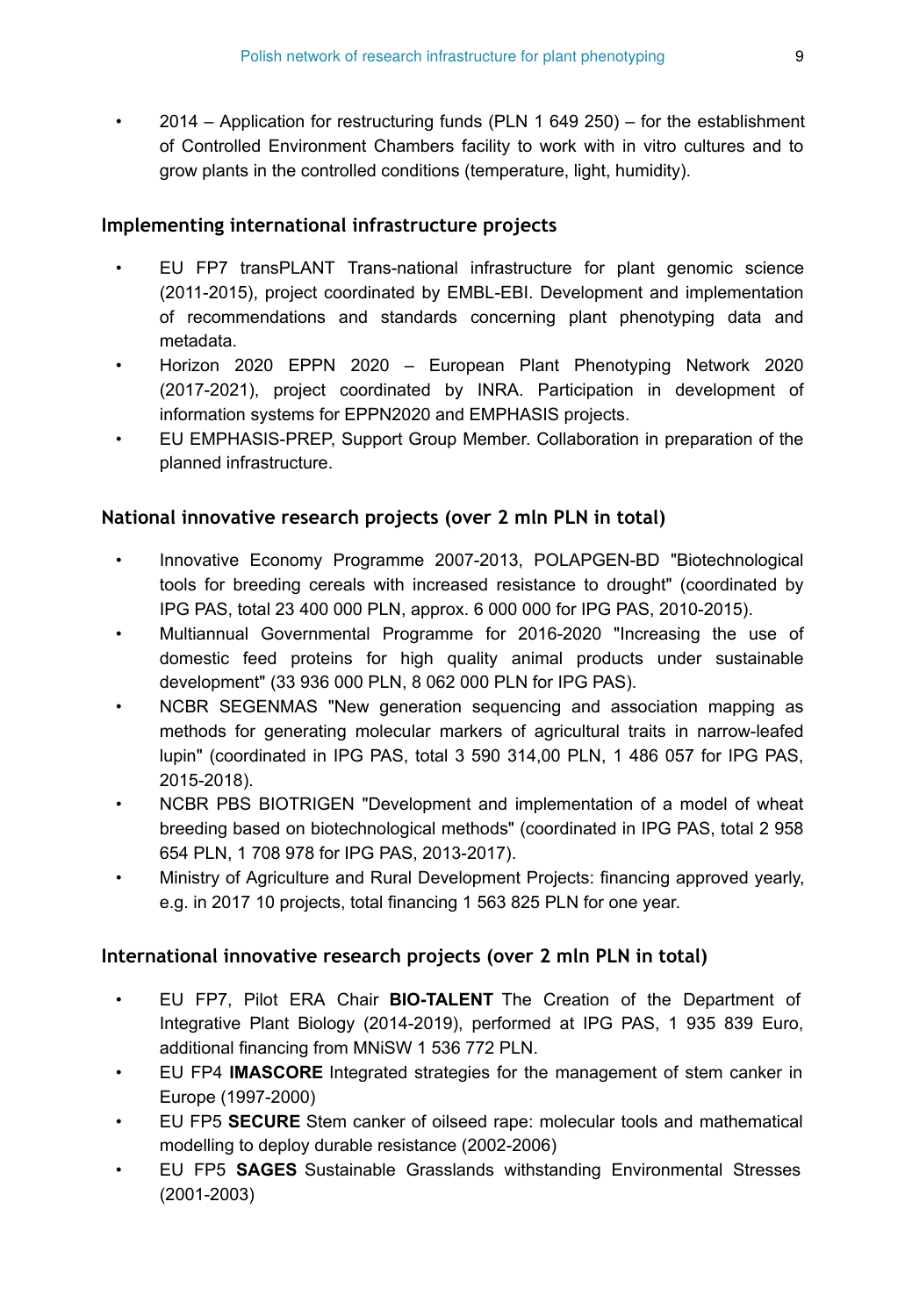- EU FP7 **LEGATO** LEGumes for the Agriculture of Tomorrow (2014-2017)
- EU FP7 **TRANSISTOR** Trans-Cis elements regulating key switches in plant development (2005-2009)
- EU FP7 **SYSFLO** Training in systems biology applied to flowering (2009-20013)
- EU FP7 ITN **EPITRAITS** Epigenetic regulation of economically important plant traits (2012-2016).
- ERA-CAPS **FLOWPLAST** Plasticity of flowering time in response to environmental signals in Arabidopsis thaliana (2014-2017).

### **Main publications**

*(categorized by the department/research field)*

### **Environmental Stress Biology**

- 1. Perlikowski D., Kierszniowska S., Sawikowska A., Krajewski P., Rapacz M., Eckhardt Ä., Kosmala A. (2016). Remodeling of leaf cellular glycerolipid composition under drought and re-hydration conditions in grasses from the Lolium-Festuca complex. Frontiers in Plant Science 7:1027.
- 2. Perlikowski D., Czyżniejewski M., Marczak Ł., Augustyniak A., Kosmala A. (2016). Water deficit affects primary metabolism differently in two Lolium multiflorum/ Festuca arundinacea introgression forms with a distinct capacity for photosynthesis and membrane regeneration. Frontiers in Plant Science 7:1063.
- 3. Kosmala A., Perlikowski D., Pawłowicz I, Rapacz M. (2012). Changes in the chloroplast proteome following water deficit and subsequent watering in a high and a low drought tolerant genotype of Festuca arundinacea. Journal of Experimental Botany 63: 6161-6172.
- 4. Kosmala A., Bocian A., Rapacz M., Jurczyk B., Zwierzykowski Z. (2009). Identification of leaf proteins differentially accumulated during cold acclimation between Festuca pratensis plants with distinct levels of frost tolerance. Journal of Experimental Botany 60: 3595-3609.
- 5. Kosmala A., Zwierzykowski Z., Gąsior D., Rapacz M., Zwierzykowska E., Humphreys M.W. (2006). GISH/FISH mapping of genes for freezing tolerance transferred from Festuca pratensis to Lolium multiflorum. Heredity 96: 243-251.

### **Biotechnology**

- 1. Kapusta J., Modelska A., Figlerowicz M., Pniewski T., Letellier M., Lisowa O., Yusibov V., Koprowski H., Płucienniczak A., Legocki A.B. (1999). A plant-derived edible vaccine against hepatitis B virus. FASEB J, 13:1796–1799.
- 2. Kostrzak A., Cervantes Gonzalez M., Guetard D., Nagaraju D.B., Wain-Hobson S., Tepfer D., Pniewski T., Sala M. (2009). Oral administration of low doses of plantbased HbsAg induced antigen-specific IgAs and IgGs in mice, without increasing levels of regulatory T cells. Vaccine, 27:4798-4807.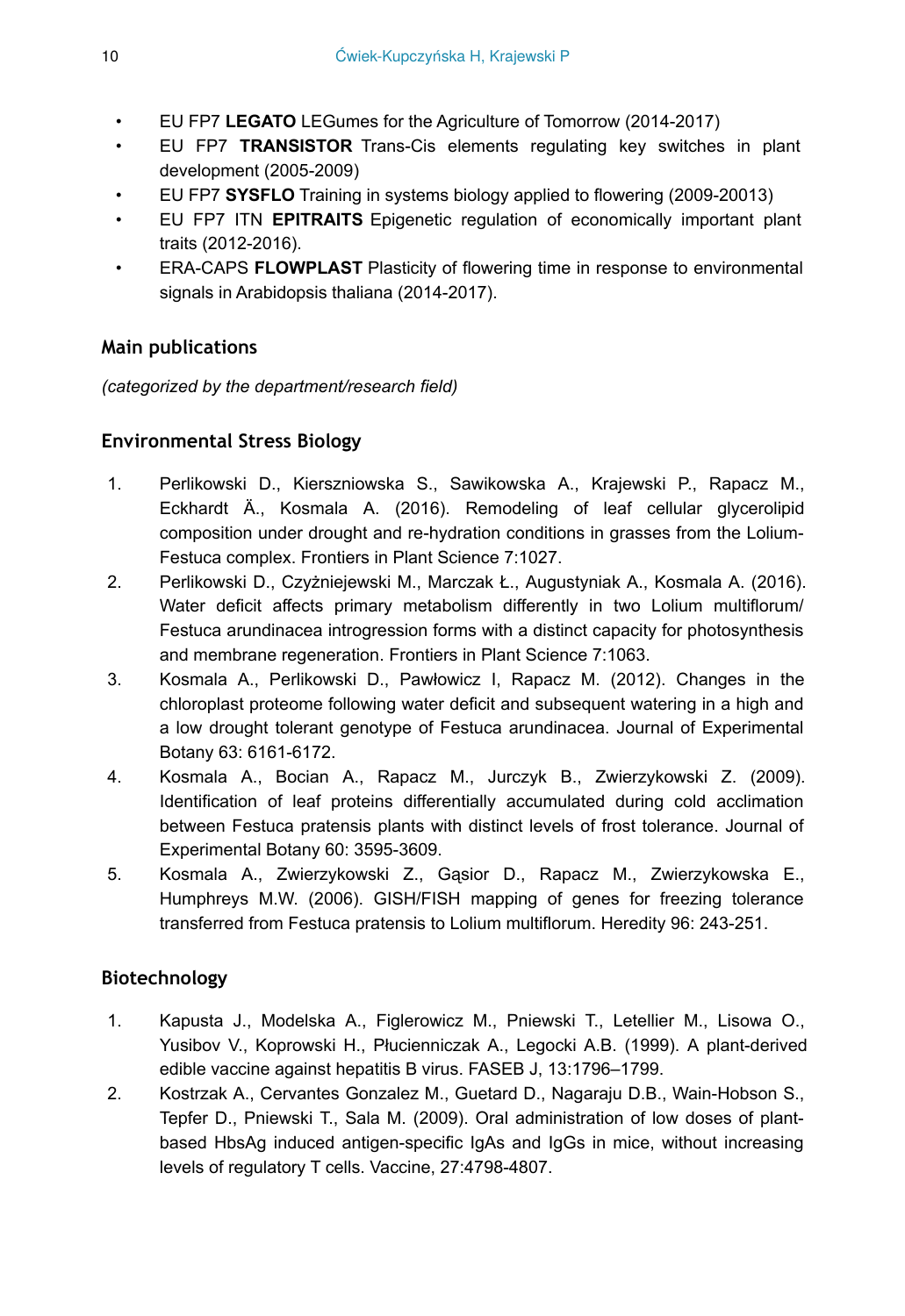- 3. Pniewski T., Kapusta J., Bociąg P., Wojciechowicz J., Kostrzak A., Gdula M., Fedorowicz-Strońska O., Wójcik P., Otta H., Samardakiewicz S., Wolko B., Płucienniczak A. (2011). Low-dose oral immunization with lyophilized tissue of herbicide-resistant lettuce expressing hepatitis B surface antigen for prototype plant-derived vaccine tablet formulation. J Appl Genet, 52:125-136.
- 4. Pniewski T., Kapusta J., Bociąg P., Kostrzak A., Fedorowicz-Strońska O., Czyż M., Gdula M., Krajewski P., Wolko B., Płucienniczak A. (2012). Plant expression, lyophilisation and storage of HBV medium and large surface antigens for a prototype oral vaccine formulation. Plant Cell Rep, 31:585-595.
- 5. Pyrski M., Rugowska A., Wierzbiński K.R., Kasprzyk A., Bogusiewicz M., Bociąg P., Samardakiewicz S., Czyż M., Kurpisz M., Pniewski T. (2017). HbcAg produced in transgenic tobacco triggers Th1 and Th2 response when intramuscularly delivered. Vaccine, 35: 5714–5721.

#### **Pathogen Genetics and Plant Resistance**

- 1. Piasecka A., Sawikowska A., Kuczyńska A., Ogrodowicz P., Mikołajczak K., Krystkowiak K., Gudyś K., Guzy-Wróbelska J., Krajewski P., Kachlicki P. (2017). Drought related secondary metabolites of barley (Hordeum vulgare L.) leaves and their mQTLs. The Plant Journal 89: 898-913.
- 2. Piasecka A., Sawikowska A., Krajewski P., Kachlicki P. (2015). Combined mass spectrometric and chromatographic methods for in-depth analysis of phenolic secondary metabolites in barley leaves. J. Mass Spectrom. 50: 513-532.
- 3. Wojakowska A., Muth D., Narożna D., Mądrzak C., Stobiecki M., Kachlicki P. (2013). Changes of phenolic secondary metabolite profiles in the reaction of narrow leaf lupin (Lupinus angustifolius) plants to infections with Colletotrichum lupini fungus or treatment with its toxin. Metabolomics 9: 575-589.
- 4. Kachlicki P., Einhorn J., Muth D., Kerhoas L., Stobiecki M. (2008). Evaluation of glycosylation and malonylation patterns in flavonoid glycosides during lc/ms/ms metabolite profiling J. Mass Spectrom. 43: 572-586.
- 5. Kachlicki P., Marczak Ł., Kerhoas L., Einhorn J., Stobiecki M. (2005). Profiling isoflavone conjugates in root extracts of lupine species with LC/ESI/MSn systems. J. Mass Spectrom. 40: 1088-1103.

### **Genomics**

- 1. Nelson M.N., Książkiewicz M., Rychel S., Besharat N., Taylor C., Wyrwa K., Jost R., Erskine W., Cowling W.A., Berger J.D., Batley J., Weller J.L., Naganowska B., Wolko B. (2017). The loss of vernalization requirement in narrow-leafed lupin is associated with a deletion in the promoter and de-repressed expression of a Flowering Locus T (FT) homologue. New Phytologist 213: 220–232. DOI: 10.1111/ nph.14094.
- 2. Susek K., Bielski W., Hasterok R., Naganowska B., Wolko B. (2016). A first glimpse of wild lupin karyotype variation as revealed by comparative cytogenetic mapping. Frontiers in Plant Science 7:1152. DOI 10.3389/fpls.2016.01152.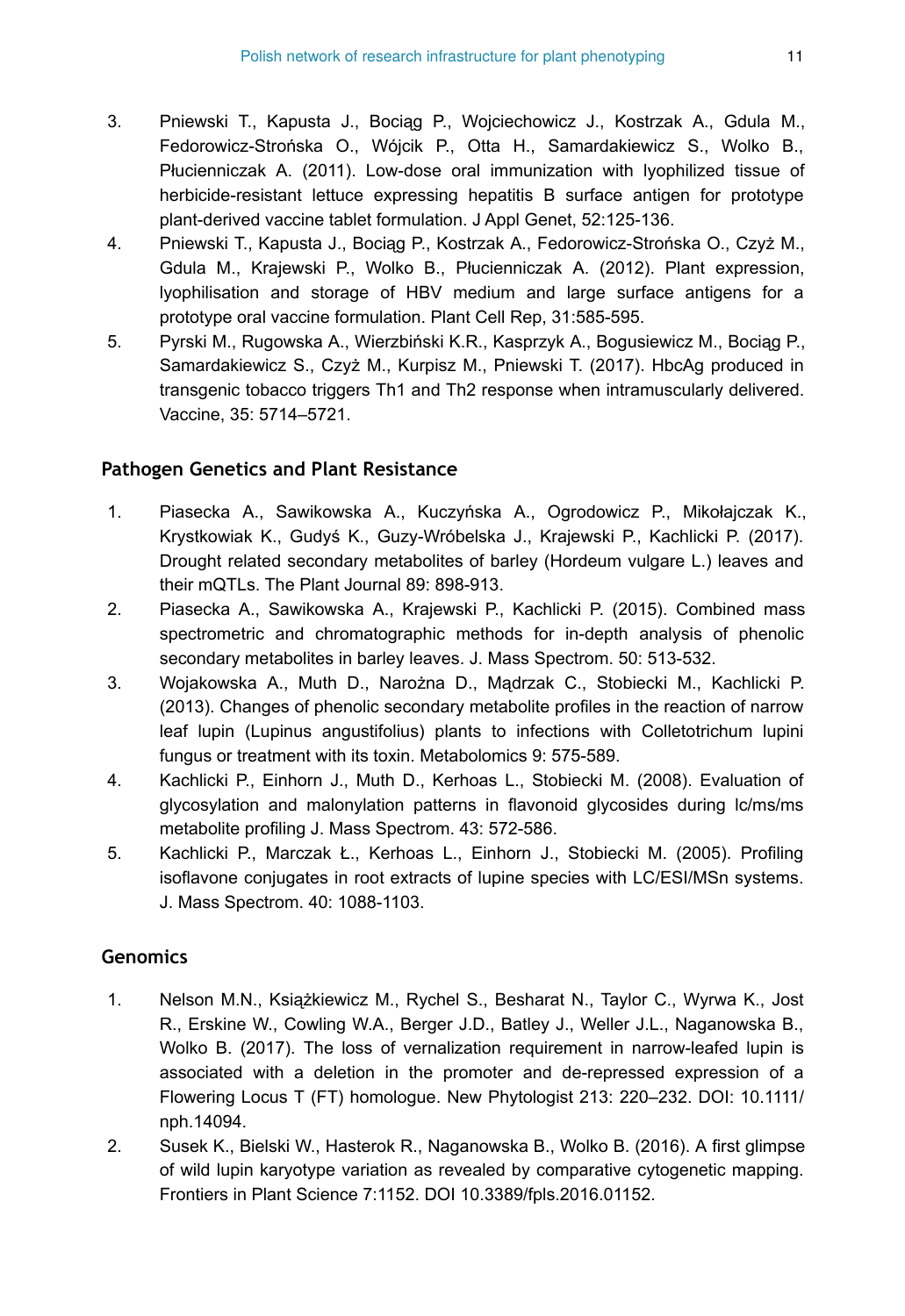- 3. Książkiewicz M., Rychel S., Nelson M.N., Wyrwa K., Naganowska B., Wolko B. (2016). Expansion of the phosphatidylethanolamine binding protein family in legumes: a case study of Lupinus angustifolius L. FLOWERING LOCUS T homologs, LanFTc1 and LanFTc2. BMC Genomics 17:820. DOI 10.1186/ s12864-016-3150-z.
- 4. Wyrwa K., Książkiewicz M., Szczepaniak A., Susek K., Podkowiński J., Naganowska B. (2016). Integration of Lupinus angustifolius L. (narrow-leafed lupin) genome maps and comparative mapping within legumes. Chromosome Research 24 (3): 355–378.
- 5. Przysiecka Ł., Książkiewicz M., Wolko B., Naganowska B. (2015). Structure, expression profile and phylogenetic inference of chalcone isomerase-like genes from the narrow-leafed lupin (Lupinus angustifolius L.) genome. Frontiers in Plant Science 6:268.

#### **Biometry and Bioinformatics**

- 1. You Y., Sawikowska A., Neumann M., Pose D., Capovilla G., Langenecker T., Neher R.A., Krajewski P. Schmid M. (2017). Temporal dynamics of gene expression and histone marks at the Arabidopsis shoot meristem during flowering. Nature Communication 8: 15120.
- 2. Ćwiek-Kupczyńska H., Altmann T., Arend D., Arnaud E., Chen D., Cornut G., Fiorani F., Frohmberg W., Junker A., Klukas Ch., Lange M., Mazurek C., Nafissi A., Neveu P., van Oeveren J., Pommier C., Poorter H., Rocca-Serra Ph., Sansone S-A., Scholz U., van Schriek M., Seren Ű., Usadel B., Weise S., Kersey P., Krajewski P. (2016). Measures for interoperability of phenotypic data: minimum information requirements and formatting. Plant Methods 12:44. DOI: 10.1186/ s13007-016-0144-4.
- 3. Krajewski P., Chen D., Ćwiek H., van Dijk A.D.J., Fiorani F., Kersey P., Klukas C., Lange M., Markiewicz A., Nap J.P., van Oeveren J., Pommier C., Scholz U., van Schriek M., Usadel B., Weise S. (2015). Towards recommendations for metadata and data handling in plant phenotyping. J. Exp. Bot. 66 (18): 5417-5427.
- 4. Bailey T., Krajewski P., Ladunga I., Lefebvre C., Li Q., Liu T., Madrigal P., Taslim C., Zhang J. (2013). Practical guidelines for the comprehensive analysis of ChIP-seq data. PloS Computational Biology 9: e1003326.
- 5. Kaufmann K., Wellmer F., Muiño J.M., Ferrier T., Wuest S., Kumar V., Serrano-Mislata A., Madueño F., Krajewski P., Meyerowitz E.M., Angenent G.C., Riechmann J.L. (2010). Orchestration of floral initiation by APETALA1. Science 328: 85-9.

#### **Integrative Plant Biology**

- 1. Malinowski R, Novák O, Borhan MH, Spíchal L, Strnad M, Rolfe SA (2016) The role of cytokinins in clubroot disease. Eur J Plant Pathol 145: 543-557.
- 2. Rolfe S.A., Strelkov S., Links M., Clarke W.E., Robinson S., Djavaheri M., Malinowski R., Haddadi P., Kagale S., Parkin I., Taheri A., Borhan M.H. (2016). The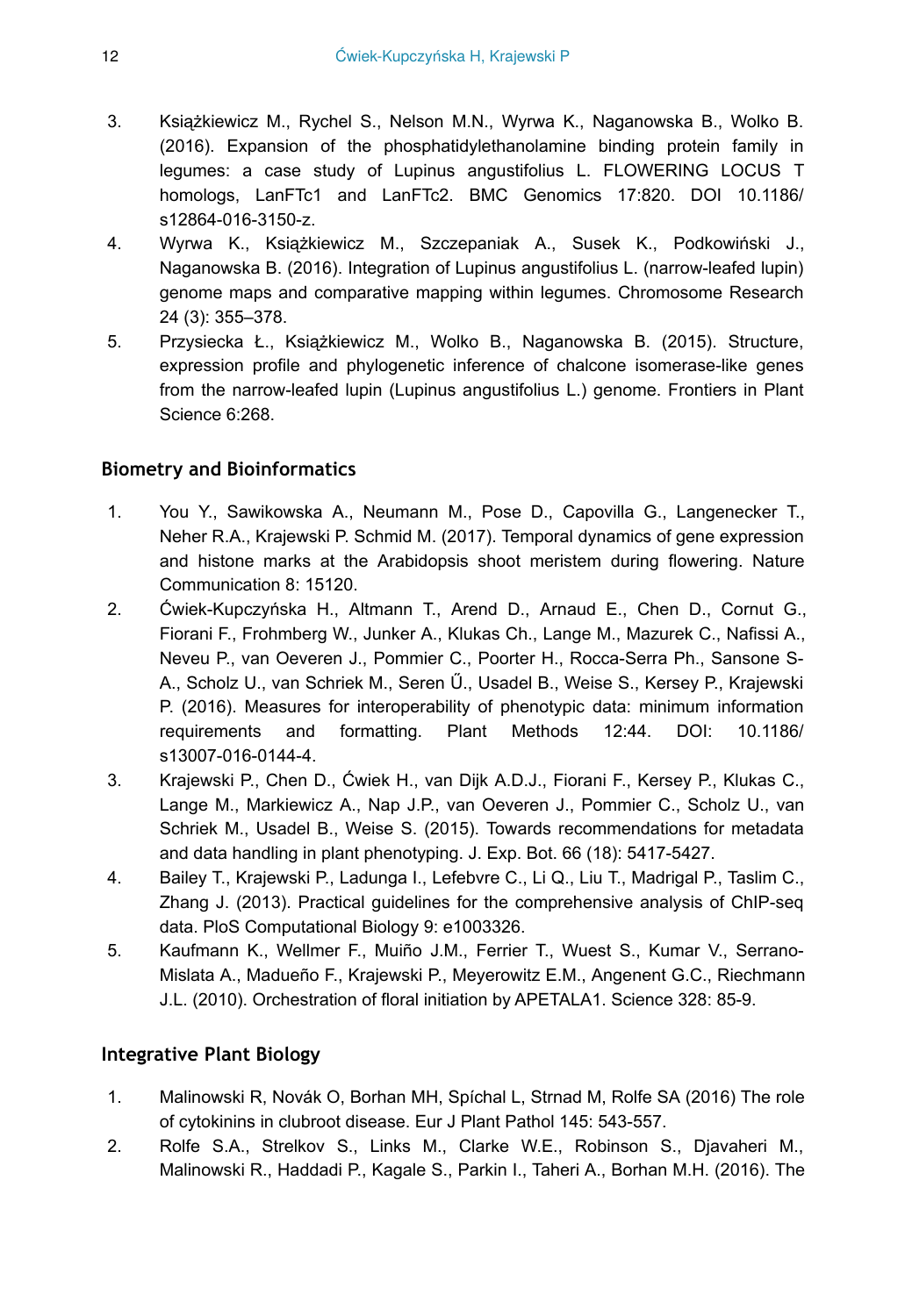compact genome of the plant pathogen Plasmodiophora brassicae is adapted to intracellular interactions with host Brassica spp. BMC Genomics. 17 (1)

- 3. Malinowski R., Smith JA., Fleming AJ., Scholes JD., Rolfe SA. (2012). Gall formation in clubroot-infected Arabidopsis results from an increase in existing meristematic activities of the host but is not essential for the completion of the pathogen life cycle. The Plant Journal 71: 226-238.
- 4. Kuwabara A., Backhaus A., Malinowski R., Bauch M., Hunt L., Nagata T., Monk N., Sanguinetti G., Fleming A.J. (2011). A shift towards smaller cell size via manipulation of cell cycle gene expression acts to smoothen Arabidopsis leaf shape. Plant Physiology 156: 2196-21206.
- 5. Malinowski R. Kasprzewska A., Fleming A.J. (2011). Targeted manipulation of leaf form via local growth repression. The Plant Journal 66: 941-952.

### **Patents**

- Transgenic plant cells producing HBcAg antigen protein and their application in the process of vaccine production, no 216099.
- Transgenic plant cells producing M-HBsAg antigen protein and their application in the process of vaccine production, no 217229.
- Transgenic plant cells producing L-HBsAg antigen protein and their application in the process of vaccine production, no 217212.
- Universal carrier of bacterial-derived antigen, anti-microbial vaccine, the production of universal antigen carrier, application of a universal antigen carrier, no P.393507.
- Expression cassette, T-DNA particle, plant expression vector, transgenic plant cell and their application for the production of a vaccine, no P 382769.
- Method of genetic modification of plants, especially potatoes, no P.360191.
- Co-authorship of crop cultivars (pea, grasses).

# **4. Description of the level of interest in the project shown by the scientific and research community and the relevant businesses at national and international level, in particular during the operational phase of the proposed research infrastructure.**

The challenges of the Polish scientific community in improvement of the phenotyping capacities are known to proposers from numerous contacts and collaborative projects. Also, in 2017 IPG PAS carried out a questionnaire on plant phenotyping in Poland. 32 responses were received from universities (37%), seed and breeding companies (31%), PAS institutes (20%), state institutes (10%) and other units. Among the answers to many questions, the vast majority of respondents identified their phenotyping methods as mostly traditional (91%); some respondents showed the use of image-based methods (28%, a number of them being the units that used access to infrastructure as part of the EU project FP7 EPPN). The most urgent needs for improvement were indicated in the area of automatic phenotyping under natural conditions (69%), under controlled conditions (47%)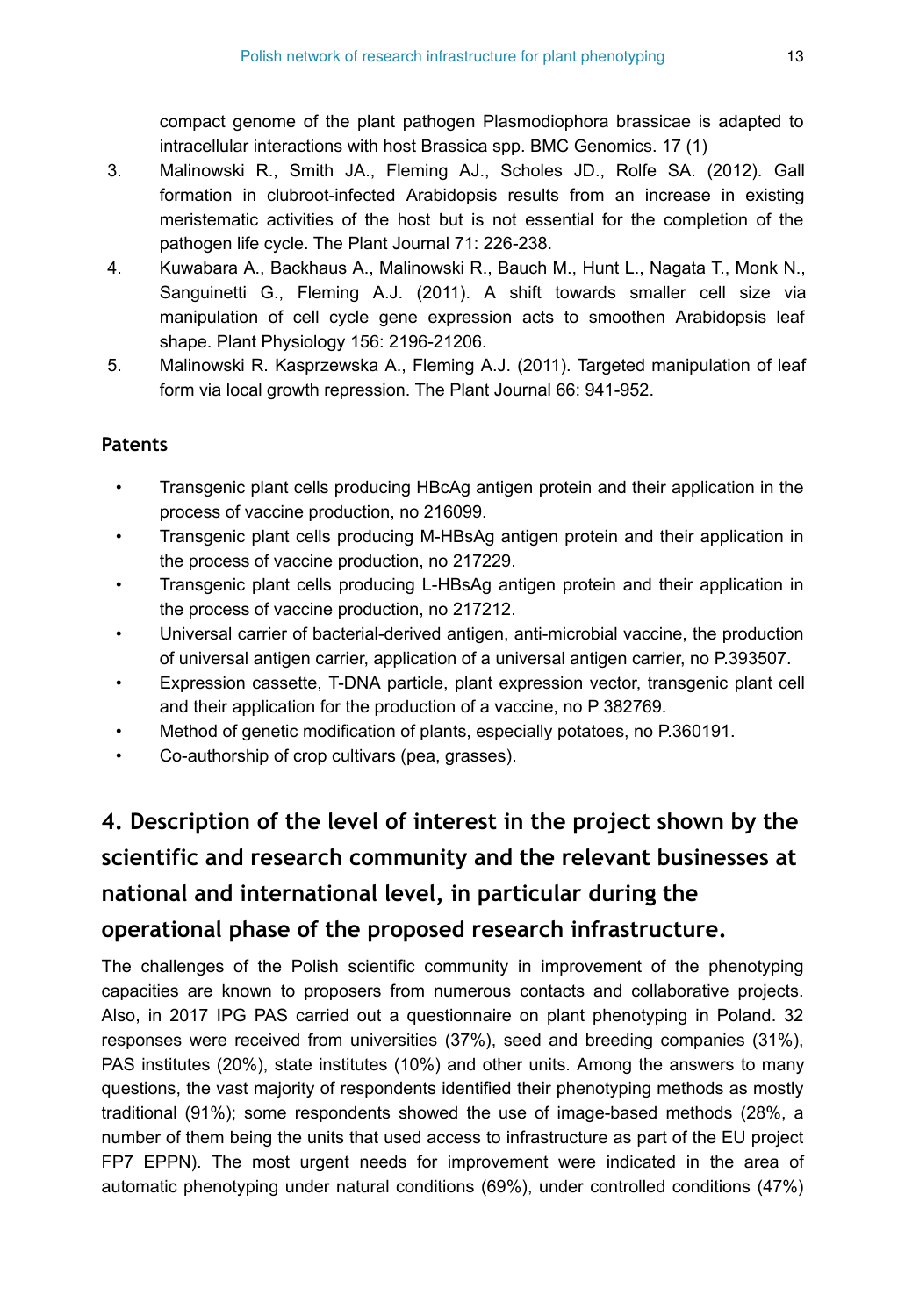and in phytotrons (34%). Answers to the question regarding the importance of national and international cooperation are presented in Fig. [1](#page-13-0). The results of the survey clearly demonstrate the high equipment needs and the necessity to develop cooperation both nationally and internationally.

Letters of intent supporting the initiative of creating the Network and describing the motivations of individual units were sent by: **[Institute of Plant Physiology PAS](https://ifr-pan.edu.pl); [Institute](https://ibb.edu.pl) [of Biochemistry and Biophysics PAS;](https://ibb.edu.pl) [Department of Chemistry, Technical University](https://wch.prz.edu.pl) [Rzeszów](https://wch.prz.edu.pl); [Departmet of Genetics and Breeding, Pozna](https://genetyka.up.poznan.pl)ń Life Sciences University; [Department of Genetics, Breeding and Biotechnology, Warsaw University of Life](https://bw.sggw.edu.pl/info/affiliation/WULS7d8b2ba07f0f4cbf877acffce06b4acf/Department+of+Plant+Genetics%2C+Breeding%2C+and+Biotechnology?r=affiliation&lang=en&cid=71162) [Sciences](https://bw.sggw.edu.pl/info/affiliation/WULS7d8b2ba07f0f4cbf877acffce06b4acf/Department+of+Plant+Genetics%2C+Breeding%2C+and+Biotechnology?r=affiliation&lang=en&cid=71162); [Institute of Breeding and Acclimatization, State Research Institute;](https://www.ihar.edu.pl) [Institute of Soil Science and Cultivation, State Research Institute;](http://www.iung.pl) [Departmet of Plant](https://upwr.edu.pl/uczelnia/struktura-uczelni/index,katedra-genetyki--hodowli-roslin-i-nasiennictwa.html) [Breeding and Seed Production, Wroc](https://upwr.edu.pl/uczelnia/struktura-uczelni/index,katedra-genetyki--hodowli-roslin-i-nasiennictwa.html)ław University of Life Sciences; [Danko Plant](http://danko.pl) [Breeders Ltd.](http://danko.pl), Poznań [Plant Breeders Ltd.](http://phr.pl)**

After the creation of the Network, its infrastructure will be open to conducting research by all entities accepting the access rules adopted by the partners. In the case of Poland's accession to the ESFRI EMPHASIS platform, this infrastructure will enter the European plant phenotyping system and will also be used, on agreed terms, by foreign researchers.

The network management structure will include the participation of foreign experts in the planning and periodic evaluation of the activity and the participation of an observer on behalf of EMPHASIS.

<span id="page-13-0"></span>

The results of a survey conducted among Polish units involved in plant phenotyping in the part concerning national and international cooperation (n = 32).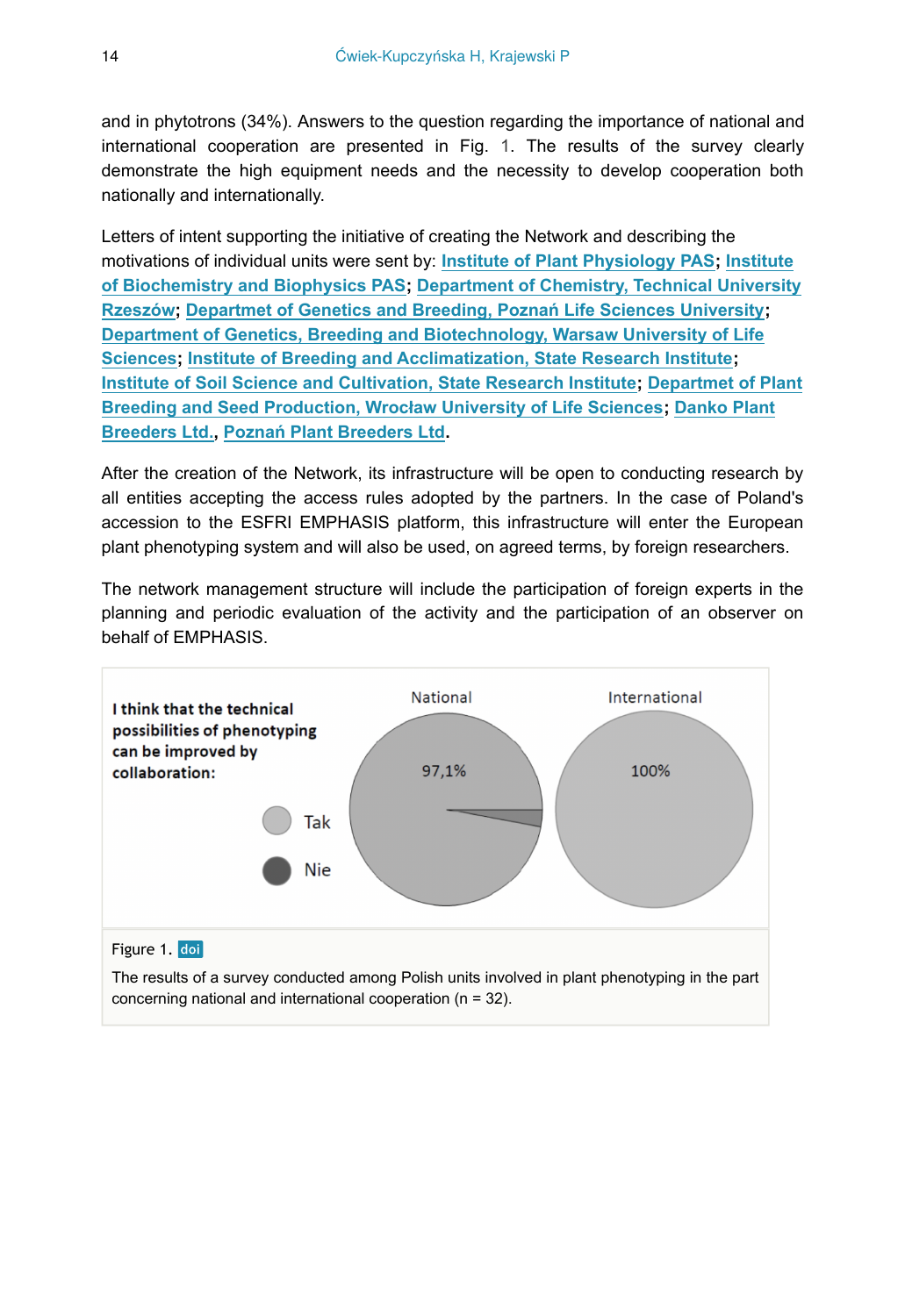# **5. Estimated project implementation costs, including those that are to be incurred during the operational phase of the proposed research infrastructure, as well as information regarding the proposed funding sources.**

#### **The cost of the current infrastructure (with the possibility of its development)**

Annual average costs of plant phenotyping in IGR PAN evaluated on the basis of data for 2016-2017 are presented in Table [1;](#page-15-0) it can be assumed that similar costs will be incurred in the next 3-5 years. This calculation should be treated as an example of the costs of Network partners, taking into account the scale factor. Costs at IGR PAN include maintenance of the following facilities: experimental field in Cerekwica near Poznań; fields, greenhouses, chambers for vernalisation, hardening and freezing of plants located in the facility in Poznań; and the Center for Plant Cultivation (CUR, chambers, phytotrons). The infrastructure is used to implement statutory research, 34 projects currently financed by the National Science Center, 4 projects currently financed by NCBiR (2 PBS, 1 ERA CAPS, 1 BIOSTRATEG), 13 projects currently financed by the Ministry of Science and Higher Education and Ministry of Agriculture, 3 projects financed by the EU and 4 projects financed by private entities (international agrochemical companies).

It is planned to retain a similar structure of maintenance costs and their coverage for the developed and retrofitted infrastructure of IPG PAS during the Network's operation phase. It is planned to apply (with other Network's partners, within the framework of established principles of complementarity) for competitive equipment funds to cover the costs of innovations in the phenotyping systems (environmental monitoring systems, root phenotyping systems), with own contribution resulting from depreciation. The increase in costs of running the infrastructure resulting from the application of new technologies will be covered from the direct costs of research projects (purchase of materials).

#### **Construction of regional clusters for phenotyping under controlled conditions**

It is planned to apply for funds for the construction of 2-3 regional clusters for the phenotyping of plants with an area of about 1000  $m<sup>2</sup>$  each, consisting of greenhouses of about 350 m2 (4 greenhouse cameras 58 m2, technological part 30 m2), steel-aluminum structure, equipped with climate control (in the case of IPG PAS coupled with phytotron controls), energy-saving curtains, ventilation control, mixing fans, humidification or air cooling with water mist, general remote control via the Internet, sliding systems, mobile cultivation tables and gutters, collecting rainwater from the roof of the greenhouse and using it after mechanical filtration for the purposes of sprinklers, and watering and fertilizing plants. The basic cost of one such greenhouse is estimated at PLN 3.7 million; the cost of equipment that automates phenotyping and material manipulation depends on additional specifications tailored to the specific needs of the cluster or its element. The planned financing is: own funds 20%, funds from the state budget 60%, funds from local budgets 10%, other funds, including private ones, 10%. The location of clusters and their exact technical specification will be selected based on the analysis of partners' needs and joint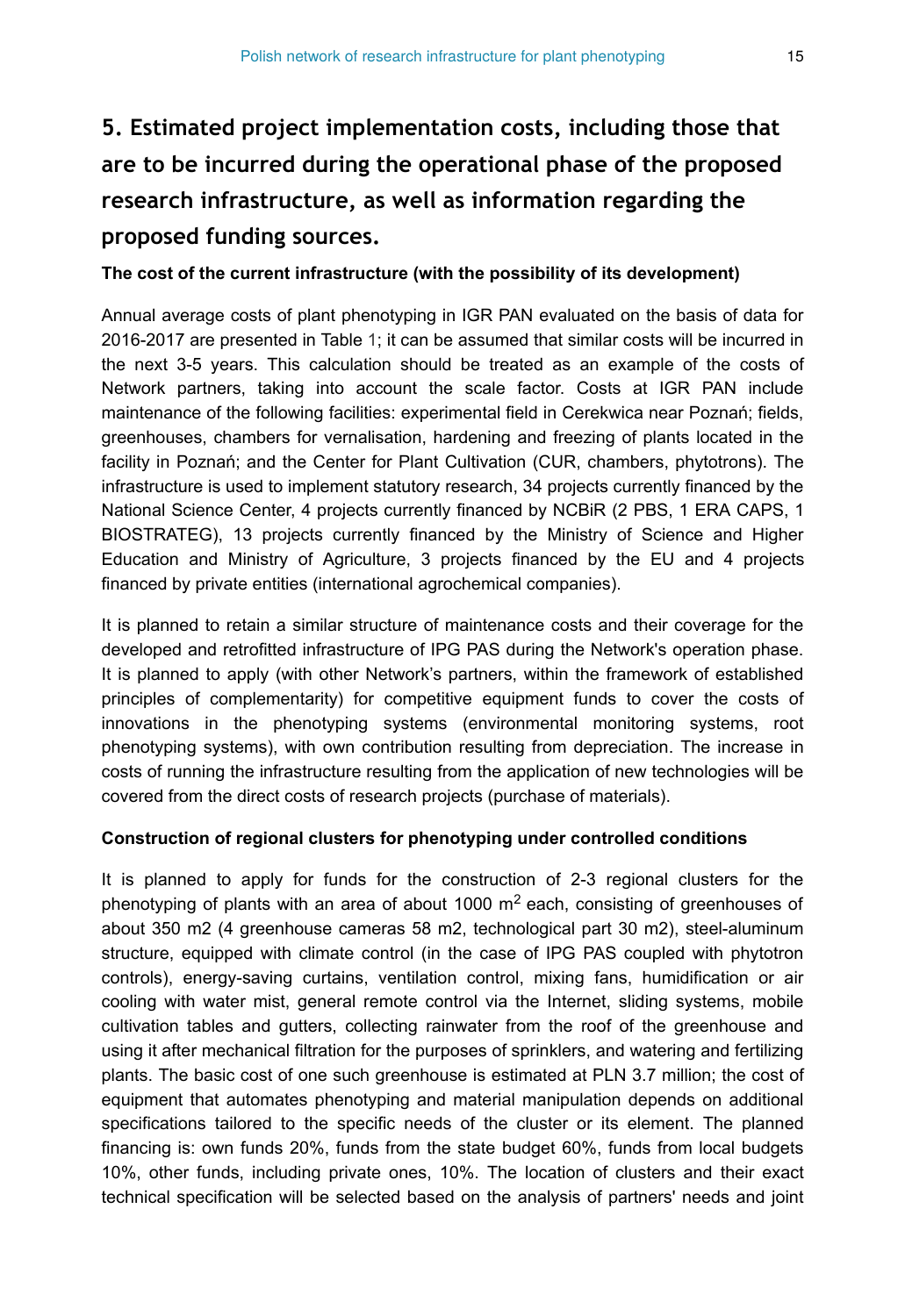decisions of the Network. The construction and use costs of the installation will include appropriate amounts for IT infrastructure and services.

#### **Construction of central infrastructure for highly automated plant phenotyping**

The location of the central infrastructure (IC) will be selected on the basis of the analysis of the possibilities and needs of the partners, using the existing infrastructure as much as possible. The investment will consist of an ultra-modern greenhouse, in which automatic control systems for environmental conditions, plant cultivation systems and sets of cameras operating in various light ranges will be installed, allowing for permanent monitoring of plant growth and development, and measurements of selected physiological and yielding parameters. The collected data will be processed by the specially created IT unit equipped with the appropriate hardware and software. The planning, construction and commissioning of the IC will be completed within three years (preparation of documentation and construction - years 1-2, equipment fitting, testing and calibration of procedures - year 3). The implementation of the investment is planned to be financed, depending on the availability of financial resources, from the state budget funds granted in a competitive manner, with limited own contribution of the Network's partners. IC operational costs (service, maintenance, media, experience) will be financed from projects carrying out research. These will be projects financed from funds for statutory research of these units and from research projects obtained in national (NCN, NCBiR) and international calls (Horizon 2020); the share of breeding companies in such projects is usually associated with companies supplying their own contribution. With the planned capacity of 1200 plants per experiment, the cost of conducting the experiment in the basic version (control variant) will amount to approximately PLN 370 per one plant (pot). The IC construction cost will amount to approx. PLN 34 million (including: construction of a greenhouse of 8 million, cropping and plant measurement systems, imaging systems, plant transport system, IT systems – 20 million, a building with the accompanying equipment of 800 m<sup>2</sup> – 6 million); operating costs are about PLN 1.5 million annually (including: the cost of maintaining a greenhouse of 0.20, building 0.15, remuneration 0.70, consumables 0.20, cost of growing plants 0.25).

<span id="page-15-0"></span>Table 1.

Average annual cost of plant phenotyping at IPG PAS (in PLN)

| Running costs (1 year) | Cerekwica  | <b>CUR</b>            | Greenhouses and fields in Poznań Total |  |
|------------------------|------------|-----------------------|----------------------------------------|--|
| Depreciation           | 12 031.20  | 412 312.80 318 389.88 |                                        |  |
| Salary costs           | 149 097,32 | 50 734.64             | 133 783.24                             |  |
| Electric energy        | 13 976.51  | 56 000.00             | 88 800.00                              |  |
| Garbage                |            |                       | 17 229.51                              |  |
| Water                  | 968.45     | 853.47                | 5768.00                                |  |
| Gas                    |            |                       | 150 360.89                             |  |
| Materials and services | 27 682.03  | 1 276.53              | 149 806.56                             |  |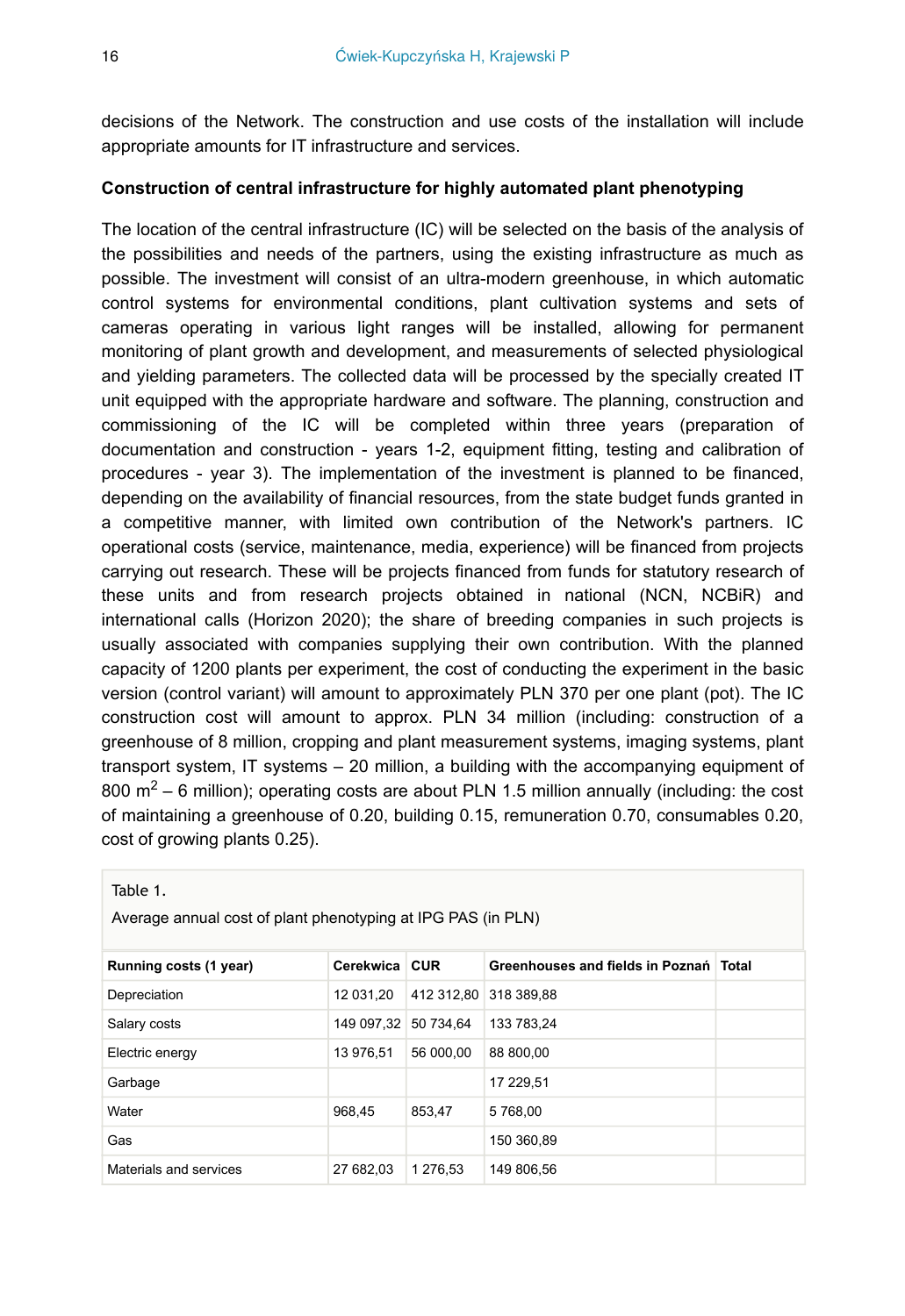| Running costs (1 year)                               | Cerekwica CUR |                                  | Greenhouses and fields in Poznań Total |              |  |  |  |
|------------------------------------------------------|---------------|----------------------------------|----------------------------------------|--------------|--|--|--|
| Total                                                |               | 203 755,51 521 177,44 864 138,08 |                                        | 1 589 071,03 |  |  |  |
|                                                      |               |                                  |                                        |              |  |  |  |
| Distribution of salary costs by sources of financing |               |                                  |                                        |              |  |  |  |
| Statutory subsidy                                    | 135 076.14    | 35 241.02                        | 115 214,87                             |              |  |  |  |
| Projects (direct and indirect costs)                 | 14 021.18     | 15 493.62                        | 18 568.37                              |              |  |  |  |
|                                                      |               |                                  |                                        |              |  |  |  |
| Breakdown of other costs by sources of financing     |               |                                  |                                        |              |  |  |  |
| Statutory subsidy                                    | 43 726.55     | 376 354.24                       | 584 283.87                             |              |  |  |  |
| Projects (direct and indirect costs)                 | 10 931.64     | 94 088.56                        | 146 070.97                             |              |  |  |  |
|                                                      |               |                                  |                                        |              |  |  |  |
| <b>Total subsidy</b>                                 | 178 802.69    | 411 595,26 699 498,74            |                                        | 1 289 896,69 |  |  |  |
| <b>Total projects</b>                                | 24 952.82     | 109 582,18 164 639,34            |                                        | 299 174.34   |  |  |  |

# **6. Description of the scientific and technical concept underlying the project implementation.**

The scientific and technical concept of the Network is based on the assumption that the introduction of modern methods based on innovative technical solutions to plant phenotyping will be easier and cheaper in the environment of cooperating scientific and industrial units. The network will use both the existing infrastructure, i.e., the objects currently located at its partners, as well as newly built ones. Proper, modern phenotyping of plants requires conducting experiments both in highly specialized "central" platforms operating at the national or regional level, as well as in distributed installations managed by individual partners. The Network action plan includes four key elements described below. It should be noted that the implementation of tasks will depend on the financial resources obtained, but even the fulfillment of the basic elements (listed in items 1 and 2) with limited funding justifies setting up the Network.

- 1. Cooperation in maintaining, modernizing and standardizing existing infrastructure for plant phenotyping located at partners.
- 2. Construction of a common infrastructure for phenotyping under controlled conditions jointly managed by partners operating in one region.
- 3. The construction of central infrastructure for highly automated phenotyping that works for the whole community.
- 4. Cooperation in the standardization of approaches to annotation, storage and analysis of phenotypic data.

Ad 1. The network will organize training on plant phenotyping and exchange of information on the existing infrastructure of individual partners (greenhouses, phytotrons, experimental fields, measuring equipment). The aim of these activities will be to introduce innovations to the activities of individual partners, achieve a higher level of standardization and improve the complementarity of the apparatus at the regional and national level. It will allow to undertake joint research projects requiring different phenotyping technologies (e.g.,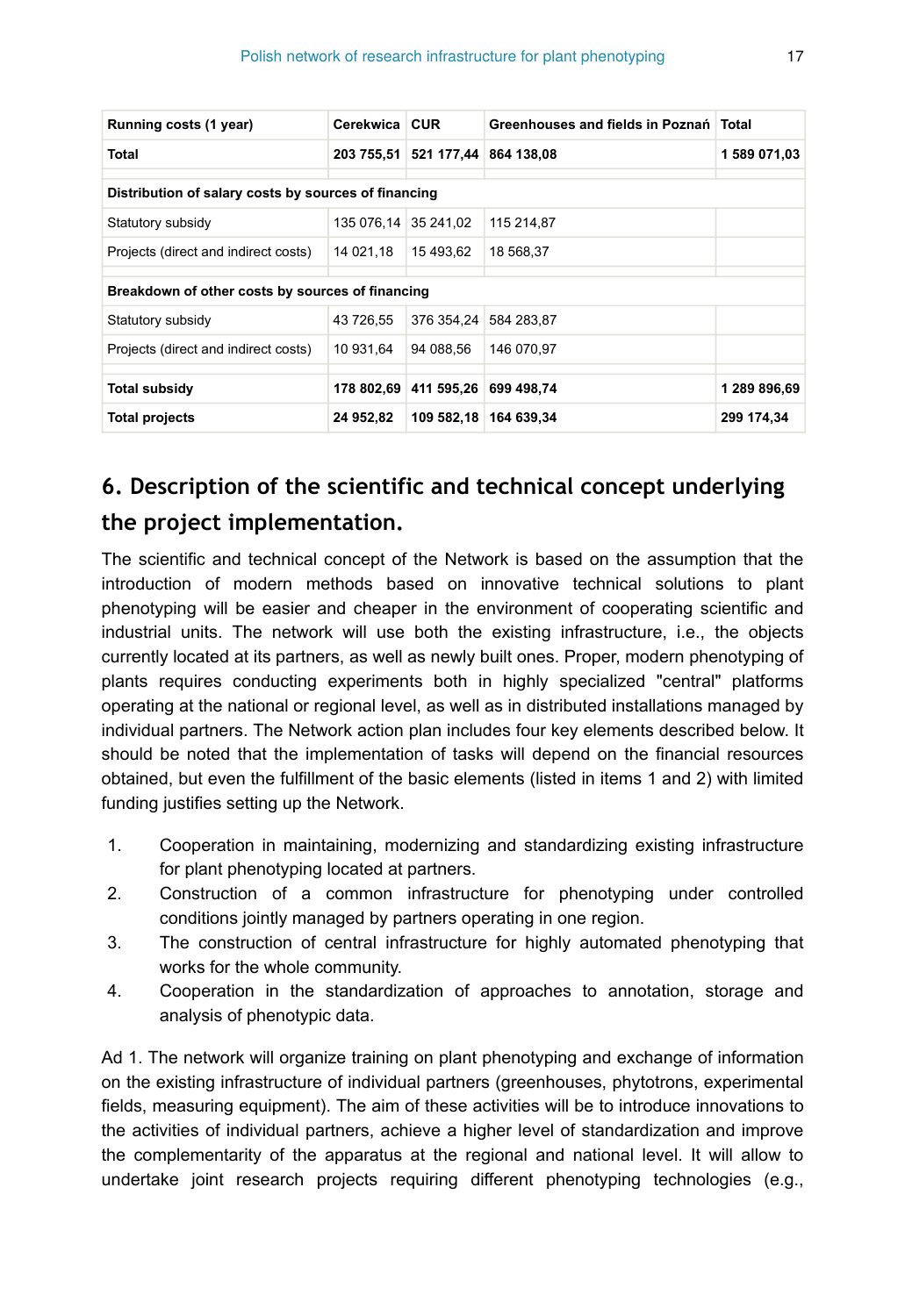phenotyping in terms of anatomical features and characteristics related to productivity), phenotyping at various levels of plant organization (e.g., at the level of tissues and entire plants), or phenotyping with simultaneous observation of biochemical characteristics (profiling of the proteome or metabolome). Cooperation of units will also concern conducting series of experiments in various environmental conditions, in experimental fields equipped with compatible systems of observation of plant and canopy features using mobile and remote sensing devices, root phenotyping systems and systems for monitoring weather and soil parameters. Thanks to the cooperation it will be possible to share particularly expensive equipment (e.g., chromatographs and mass spectrometers, microscopes or mobile devices). The activities will also allow to optimize financing of the phenomics at the national scale through the elaboration of priorities. The subject of modern phenomics will be introduced into doctoral programs run by partners, which will increase the scientific level of research, doctoral dissertations and habilitations.

Ad 2. The construction of new infrastructure for precise phenotyping of plants under strictly controlled conditions (phytotrons, growth chambers, greenhouses) with the capacity appropriate for the study of segregating populations or variety panels is a prerequisite for the proper conduct of modern research on comparing different plant genotypes with respect to the basic functions of their systems and plant reactions to changing environmental conditions, including biotic and abiotic stresses. Due to the significant cost of construction and use, such infrastructure should be grouped in regional clusters, which will allow its optimal use and application of common power and control installations. It is also important to group installations of various uses on one site (e.g., phytotrons to study stress responses and greenhouses connected with them to study yield components).

Ad 3. Non-invasive phenotyping under controlled conditions and during plant development, using the latest technologies of imaging in various ranges of light waves, allows to learn the course of processes taking place in plants during the reaction to biotic or abiotic stress. Platforms allowing this type of observation are equipped with sets of cameras operating in different wave ranges and with devices for automatic transfer of plants or cameras to observation points and to control / change conditions (e.g., automatic maintenance of the desired, varying soil moisture levels). Such infrastructure should be used in projects of particular significance for the progress of research on plants in the country (e.g., association studies using a wide representation of crop varieties of selected species) and, due to the high construction and maintenance costs, managed by the representation of a broad scientific community.

Ad 4. The development of phenotyping technologies necessitates proper progress in the field of information systems controlling the infrastructure and allowing for proper collection and interpretation of results. The Network will develop protocols that use the latest IT knowledge and semantic techniques used in European infrastructures. Detailed tasks in the field of IT systems development will be formulated depending on the progress of building the infrastructure.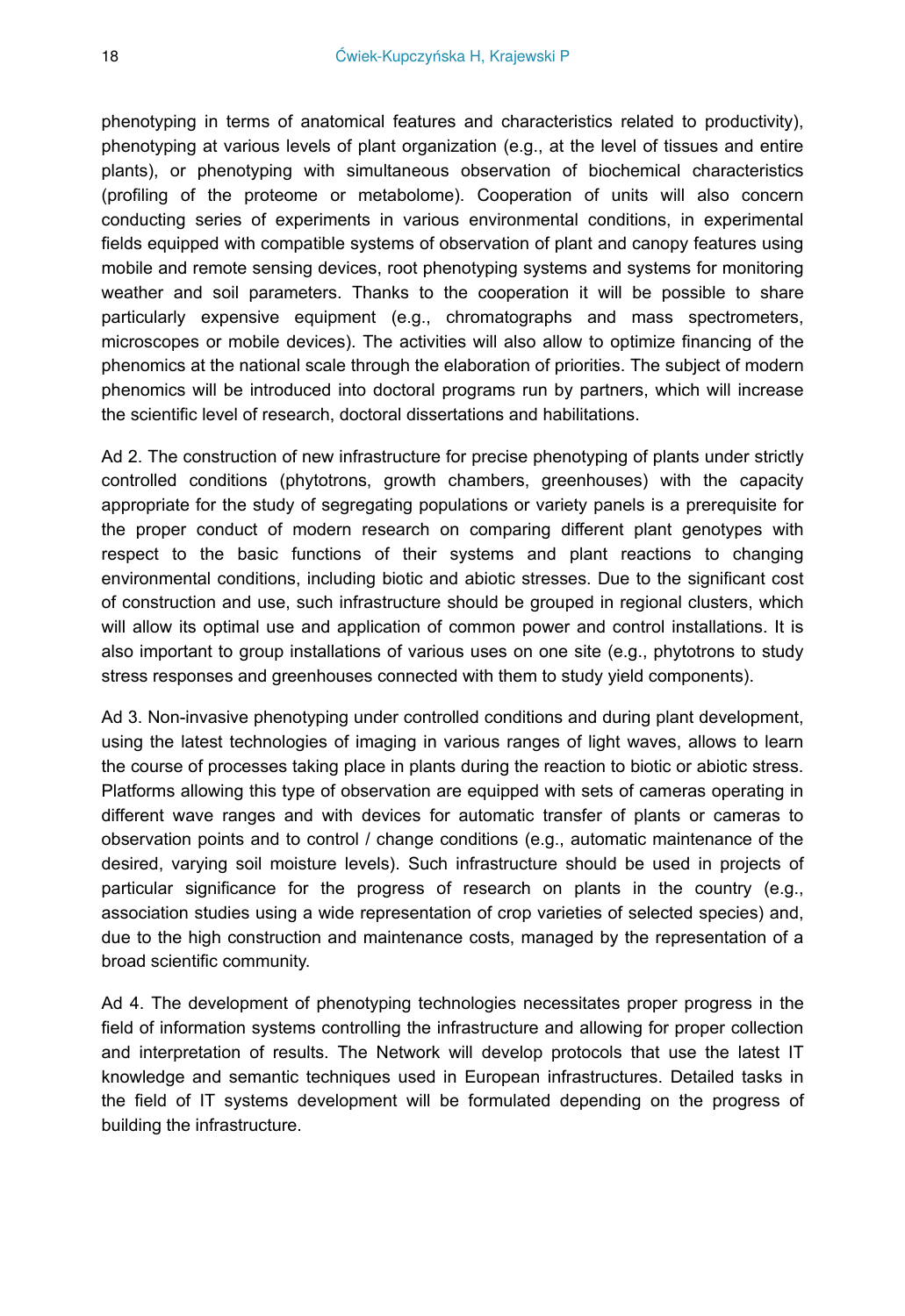The Network's work in the organization and operation phase will be carried out according to the following schedule:

- 1. Organizational phase: defining the objectives accepted by the partners, developing rules for cooperation, defining the infrastructure potential of the partners, defining the network management methods (Partners' Council, rotating chairmanship and technical coordination), developing a business plan, **milestone – memorandum of understanding (December 2018)**; elaboration of formal and legal aspects of the agreement, **milestone – signing of the agreement on the establishment of the Network (June 2019)**.
- 2. Operation phase, national level: identification of research topics requiring retrofitting and sharing of existing infrastructure, applying for appropriate funds in competitive calls, **milestone – submitted min. 2 joint research and development or infrastructure projects (December 2019)**; elaboration of detailed location and technical assumptions for the newly built infrastructure, applying for funds in competitive or other calls, **milestone – submission of applications for financing of the construction of common infrastructure (June 2020)**.
- 3. Operation phase, international level: development of principles for the representation of the Network and the principles of cooperation with European infrastructures, **milestone – submission of an application for Poland's accession to the ESFRI EMPHASIS infrastructure (June 2020)**; integration of the national infrastructure with the EMPHASIS platform, **milestone – organization of the ESFRI EMPHASIS scientific conference in Poland (2021)**.

During the implementation of the above schedule, the following risks should be considered:

- 1. Disruption of organizational work and operation of the Network through the competitive behavior of individuals. This threat will be reduced by maintaining full transparency of goals and principles of operation from the beginning of the process, which will result in joining the agreement only by entities accepting its goals and principles. When developing documents and project applications, specific and mutually complementing partner specializations will be taken into account. It should be assumed that competition is a natural element of scientific activity, and the Network will strive to ensure that joint ventures implement the ambitions of partners. Experiences from major projects in Poland (e.g., POLAPGEN-BD, GENSEC, SEGENMAS, HYBRE, BIOTRIGEN) and experience from other countries (e.g., Belgium, the Netherlands, Germany) show that properly planned joint actions change the viewpoint from a strictly "competitive" to "willingness to cooperate".
- 2. Problems with defining and adhering to the principles of infrastructure sharing. In addition to the full transparency of the Network agreements and activities, the threat will be reduced by the work of the team coordinating the use of any common infrastructure being in constant contact and running a schedule of experiments available online.
- 3. Insufficient staffing of the modernized and new infrastructure with personnel responsible for its functioning. The risk will be reduced by a realistic assessment of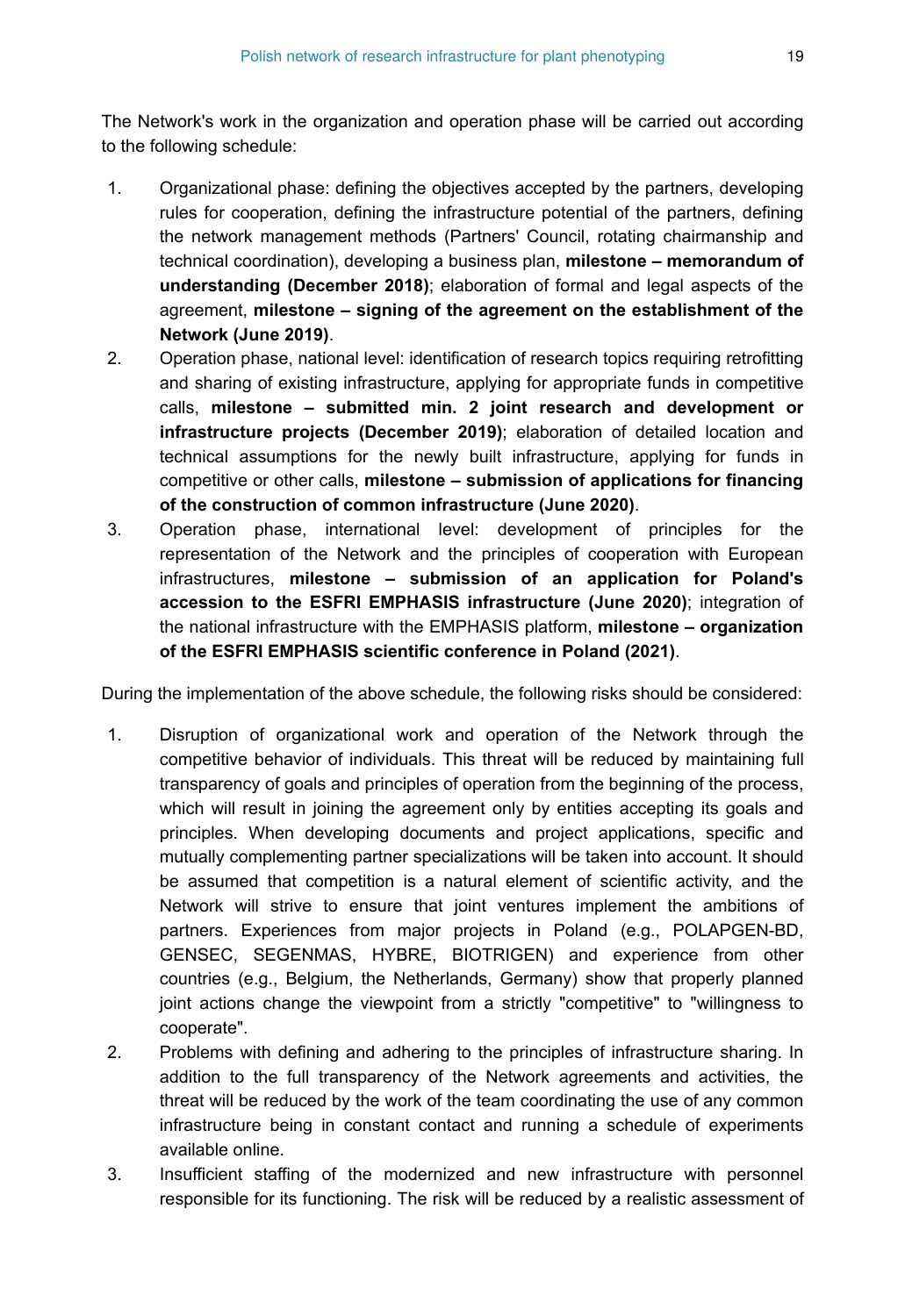the capabilities of existing personnel and research staff at the cost calculation stage.

4. Problems with the processing and integration of experimental data. The threat will be reduced by establishing local data curators (in units or clusters of installations) responsible for cooperation within the Network in accordance with the developed principles. In addition, the developed tools will allow the possibility of distributed data storage and processing.

# **7. Description of the conceptual framework for international cooperation on project implementation.**

One of the objectives of establishing the Network is to include the national infrastructure in the [EMPHASIS platform](https://emphasis.plant-phenotyping.eu), which was established by ESFRI for the development of methods and applications of plant phenotyping as a priority in the European Research Area, with a view to securing food in a changing climate. The main goals of EMPHASIS are the organization and support of the operation of national plant phenotyping platforms and the organization of their cooperation. EMPHASIS preparatory phase – [EMPHASIS-PREP](https://emphasis.plant-phenotyping.eu/EMPHASIS-PREP) [project](https://emphasis.plant-phenotyping.eu/EMPHASIS-PREP) – is in progress until 2020, aimed at the progress of national infrastructures to the level of legal, financial and technical organization appropriate for the commencement of coordinated action. This phase is supported by the [Horizon 2020 EPPN2020 project,](http://eppn2020.plant-phenotyping.eu) funded in the years 2017-2021, devoted to the issues of technological and organizational development of phenotyping under controlled conditions; the project also finances the access of research groups to existing phenotyping installations by funding the implementation of experiments on a competitive basis. Cooperation with the EMPHASIS platform will be an indispensable element of the development of phenomics and overall plant research in Poland, ensuring both exchange of knowledge with European partners and the sharing of national and foreign infrastructure with them.

The IPG PAS is present in the structures leading to the EMPHASIS operating phase as a partner in the EPPN2020 project (JRA3 package "Building a consistent information system and defining standardization strategies") and a Support Group member of EMPHASIS-PREP project (the group units that expressed support for the EMPHASIS objectives by signing the document "[EMPHASIS-PREP: Policy Manifesto"](https://emphasis.plant-phenotyping.eu/index.php?index=116). IPG PAS actively participates in EMPHASIS meetings, including Plant Phenotyping Forum, 22-24 November 2017, Tartu, Estonia, and in the Support Groups Meetings (22-23.03.2018, Jülich, Germany). The letter supporting the Polish Network initiative was issued by the EMPHASIS coordinator prof. Ulrich Schurr, Forschungszentrum Jülich.

The merit of the present activity of IPG PAS under EPPN2020 and EMPHASIS concerns work on the methods of collection and annotation of phenotypic data necessary for the implementation of information systems. These works were initiated in 2011-2015 by the participation of the Biometrics and Bioinformatics Department of IPG PAS in the EU FP7 TransPlant infrastructural project developing systems supporting plant research; in that project, the Polish group coordinated the development of the Minimum Information About Plant Phenotyping Experiment (MIAPPE; www.miappe.org) recommendations described in